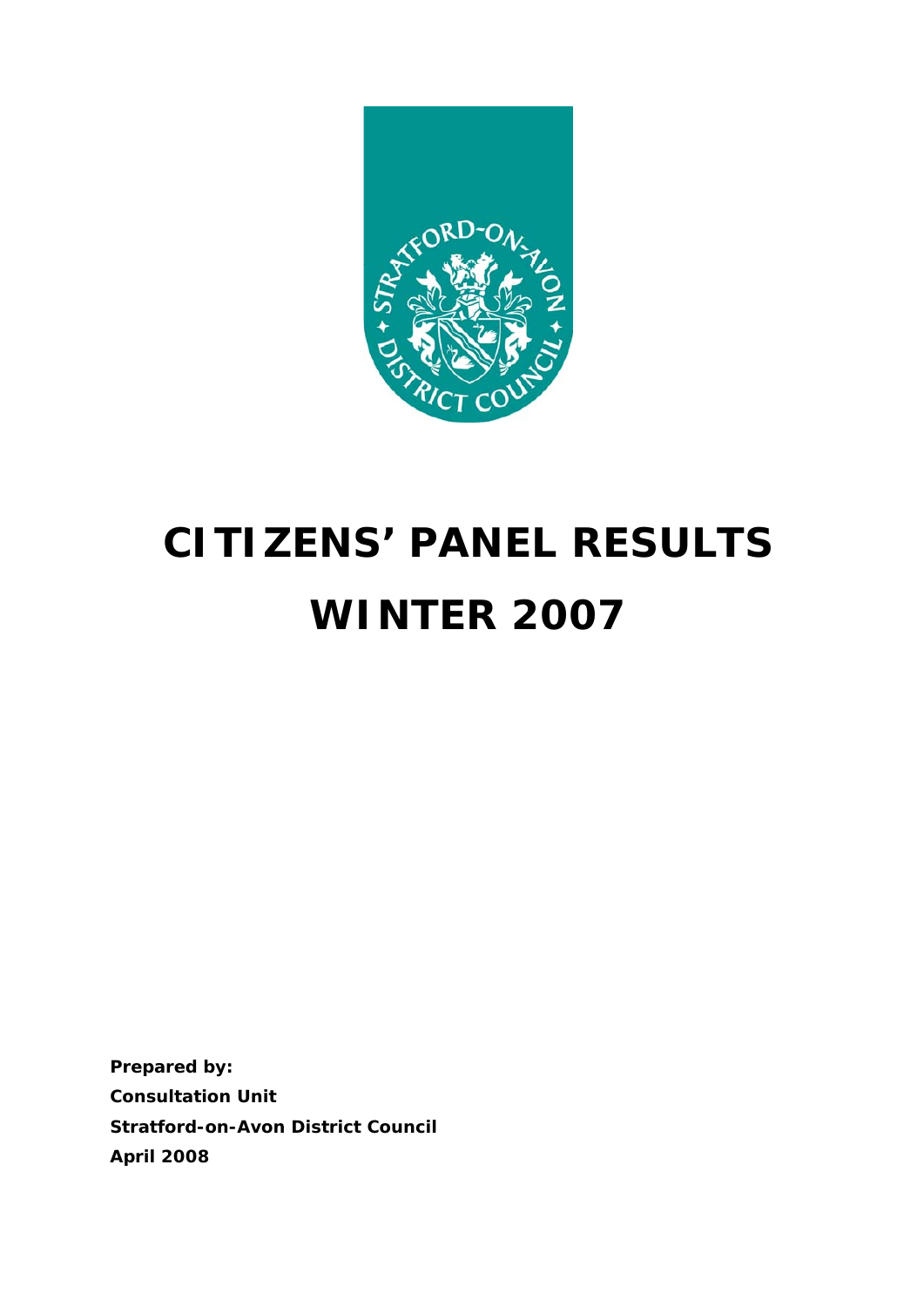# **CONTENTS**

| 1.0 | <b>INTRODUCTION</b>                                                                                                                                                                                                                                                                                                                                                | Page                                        |
|-----|--------------------------------------------------------------------------------------------------------------------------------------------------------------------------------------------------------------------------------------------------------------------------------------------------------------------------------------------------------------------|---------------------------------------------|
| 2.0 | <b>METHODOLOGY</b>                                                                                                                                                                                                                                                                                                                                                 | 1                                           |
| 3.0 | SUMMARY OF RESULTS                                                                                                                                                                                                                                                                                                                                                 | $\mathcal{P}$                               |
| 4.0 | RESULTS IN DETAIL<br>4.1<br>Parking<br>4.2<br>Local Public Transport<br>4.3<br>Sports & Leisure Provision in the District<br>4.4<br>Sports and Active Recreation<br>4.5<br>Information Advice and Support (Sport and Leisure)<br>4.6<br><b>Voluntary Work</b><br>"Scores on the Doors" (Food Hygiene Ratings)<br>4.7<br>Fruit & Vegetable Intake Monitoring<br>4.8 | 5<br>16<br>18<br>21<br>25<br>28<br>30<br>31 |

#### APPENDICES

Open-ended responses to:

- Reasons why residents feel it is not easy or not very easy at all when getting around Stratford District by motor vehicle.
- Other reasons for the visit to that town or village
- Reasons for answering yes to "are there any factors that prevent or make it difficult for you to access local bus services?" or "do you consider yourself stuck for transport?"
- Other reasons for using the SDC website to access information about any of the following leisure services.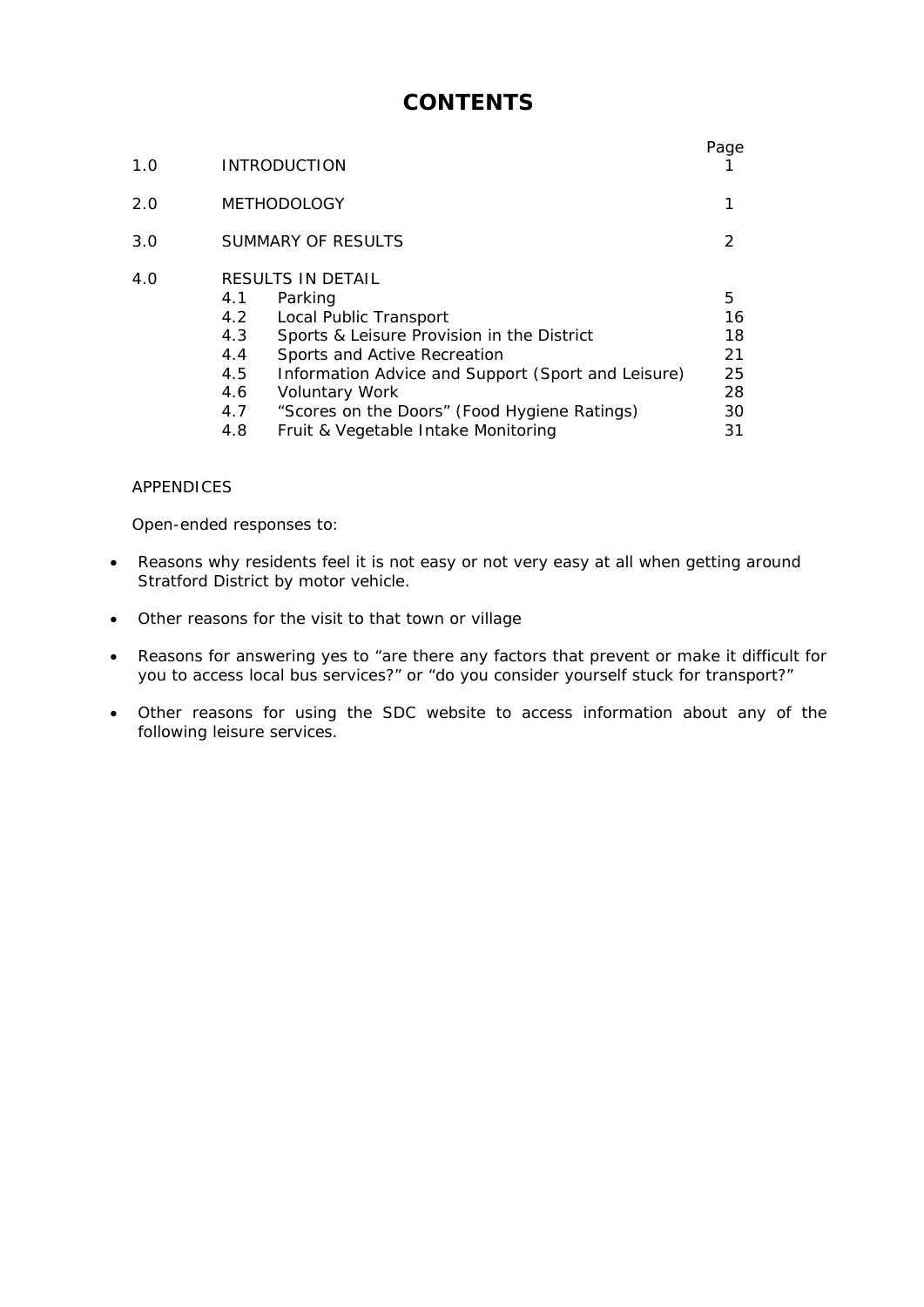# **Stratford-on-Avon District Council Citizens' Panel: Winter 2007 Results**

# **1. Introduction**

The Council has a Citizens' Panel, which contains a representative sample of people living in the District of Stratford-on-Avon. By surveying this Panel, it is possible to obtain views and opinions broadly representative of local residents. The following results are from the Winter 2007 Panel survey.

# **2. Methodology**

1,223 questionnaires were mailed to the Citizens' Panel in December 2007, with 668 returned in the timeframe allowed. 23 questionnaires were returned not completed for various reasons (not known at this address, no longer interested, etc). This represents a response rate of 55.7%.

By area, the breakdown was:-

|           | <b>NOS</b> |
|-----------|------------|
| Arden     | 141        |
| Avon      | 261        |
| Dassett   | 136        |
| Stour     | 129        |
| Not Known | 29         |
| TOTAL:    |            |

Results were analysed and within the report, where appropriate, results where they were statistically significant by area and age group have been included.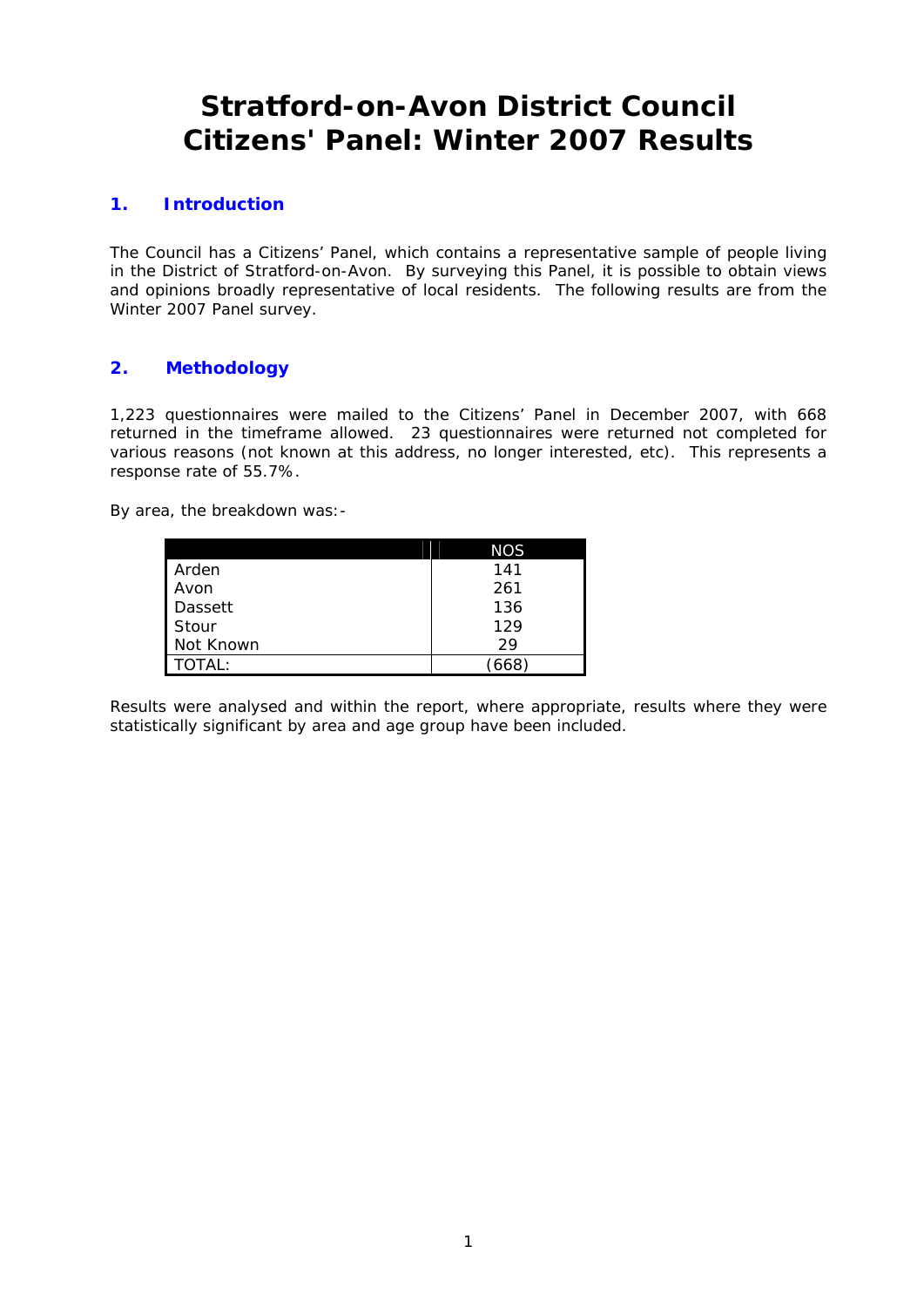# **3. Summary of Results**

# **Parking**

- Six out of ten of those surveyed said it was fairly easy or very easy to get around Stratford District by private motor vehicle. However, slightly over a third (34%) felt that it was not easy or not very easy at all. 4% of respondents commented that they did not own a motor vehicle.
- Just over half (51%) of residents claimed that when thinking of the ease of getting around the Stratford District, it has got worse in the last three years. 46% of those surveyed believed it had stayed the same and only 4% thought it had got better.
- The survey questioned residents as to what extent parking charges influence their choice of which town they will visit or for shopping. Almost three-quarters of respondents (72%) replied that they did by some extent or to a great extent. Only 28% of those surveyed claimed that parking charges did not at all influence their choice of town.
- When thinking of the amount of parking spaces available in the Stratford District, half of residents felt there were about the right amount, 49% thought not enough, and merely 1% believed there were too many.
- Almost half (49%) of those surveyed favoured increasing the overall number of spaces available, closely followed by 47% in favour of increased maximum stay parking only (up to 4 hours).
- Residents were asked whether they would be prepared to see more parking spaces be made available, even though it may mean an increase in prices or a restriction in use (i.e. up to 4 hours). A clear majority; six out of ten of those surveyed said no, compared to 42% who said yes.
- In respect of car parking charges, half of respondents would prefer to see a pricing structure that means long stay parking (more than 4 hours) being slightly cheaper than short stay parking, whereas the other half of respondents wanted an hourly rate the same for both long stay and short stay parking.
- Almost three-quarters (73%) of residents stated that Stratford-upon-Avon town centre is not more accessible to them by car since Parking Decriminalisation in October 2004, as opposed to just over a quarter (27%) stating yes it was more accessible to them.
- Nearly one half (46%) of those surveyed claimed the charges for Stratford town car parks were higher than other places they have visited.
- More than half of those surveyed (54%) strongly disagreed or disagreed with the statement: "I am prepared to see parking charges increase in order to support the greater use of the Park and Ride".
- Respondents were asked to state how long their average visit to that particular town or village was. Significantly, almost half (49%) said up to 1 hour, and a third replied between one and two hours.
- With reference to outside Stratford town itself, when questioned, just over half (53%) of residents believed that more parking spaces could be made available if Stratford-on-Avon District Council charged a small hourly fee (i.e. 20p). However, 48% thought that more spaces could be made available if the Council gave more restriction of use in car parks (i.e. limited parking to 4 hours).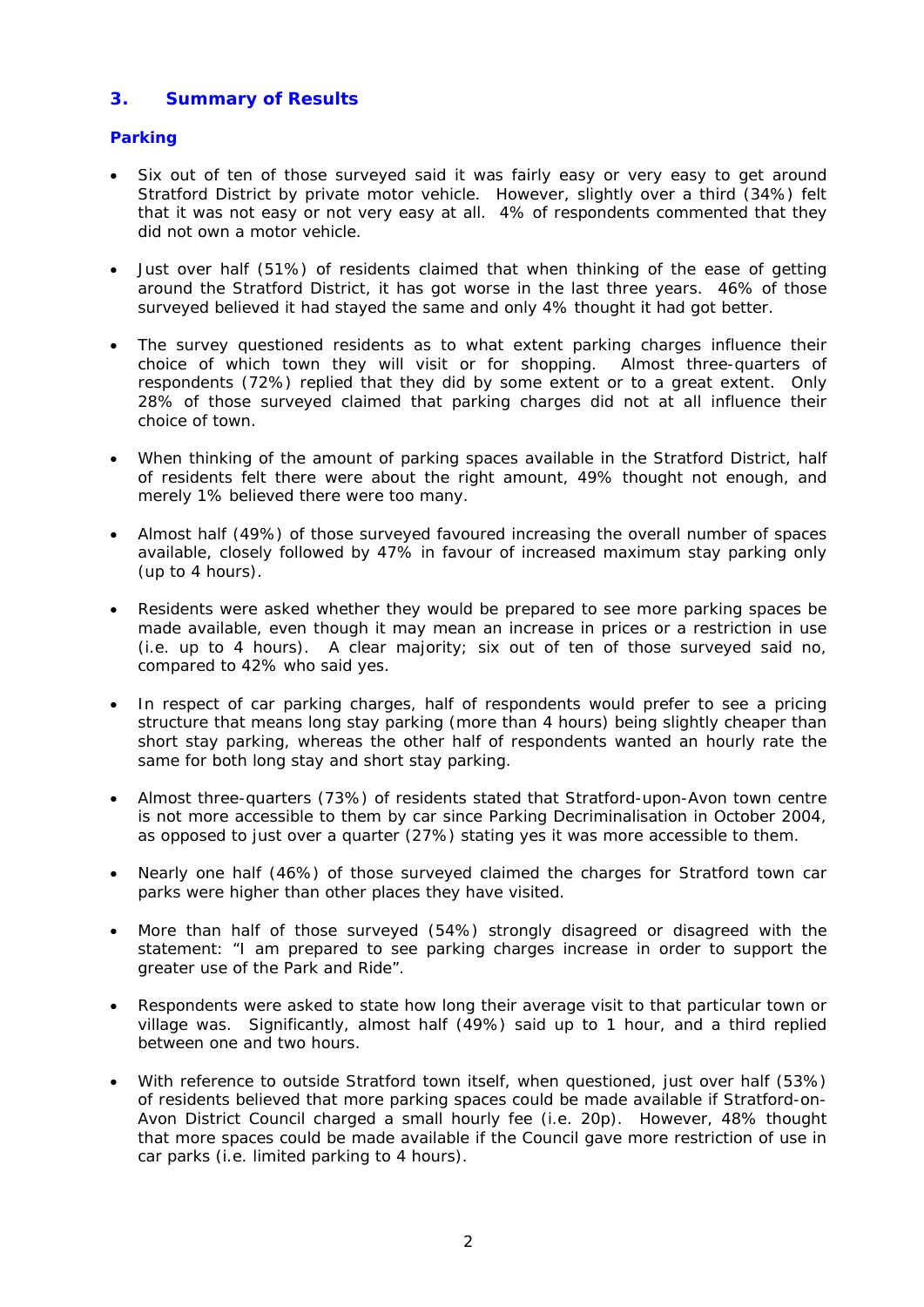#### **Local Public Transport**

- Over six out of ten respondents (62%) never used the local bus service.
- Exactly a third of Panel members have applied for or are current holders of a concessionary bus pass.

#### **Sports and Leisure Provision in the District**

- Asked to rate the range of sports and leisure provision in the District in terms of opportunities and the choice of activity, two-thirds of respondents (66%) rated them as either very or fairly good, with one in ten saying it was fairly or very poor.
- 61% of respondents felt it was very important and 31% quite important that Stratford District Council provides opportunities for participation in sports and active recreation for local residents.
- Nine out of ten respondents believe that investment in sports and leisure in the local community will contribute to an improvement in people's health, and seven out of ten feel it will see an improvement in making the area a better place to live.
- Two-thirds of residents (68%) have accessed the website to find out information on leisure centres or swimming pools. A quarter have looked for information on fitness classes and gyms and one in five respondents have accessed information on children's holiday activities.

#### **Sports and Active Recreation**

- The number of residents visiting/participating in local leisure pursuits on a more frequent basis has increased. Those participating once a week or more have risen from 26% in 2005 to 29% in 2007.
- Participation in sports and active recreation is varied. Whereas 14% of respondents claim to participate in physical activity (classed as 30 minutes of continuous exercise of a moderate level) five times a week and 7% say four times a week, 27% never do anything.
- The most popular type of sport and active recreation residents regularly participate in is walking (65%), followed by gardening (54%), swimming (29%) and fitness (29%).
- Looking at the difference in results between 2005 and 2007 awareness of all sports and leisure services available in the District has gone down.
- For those respondents never participating in sport or active recreation, 36% claimed they were too old to get involved, a third never had the time, with another 31% saying they had health reasons.

#### **Information Advice and Support (Sport and Leisure)**

- 31% were aware of the grants for sports clubs and 30% aware of the school holiday activities. The highest awareness with 41% was for the Race for Life.
- 42% of residents would like to use SDC's sport and leisure services more often than they do.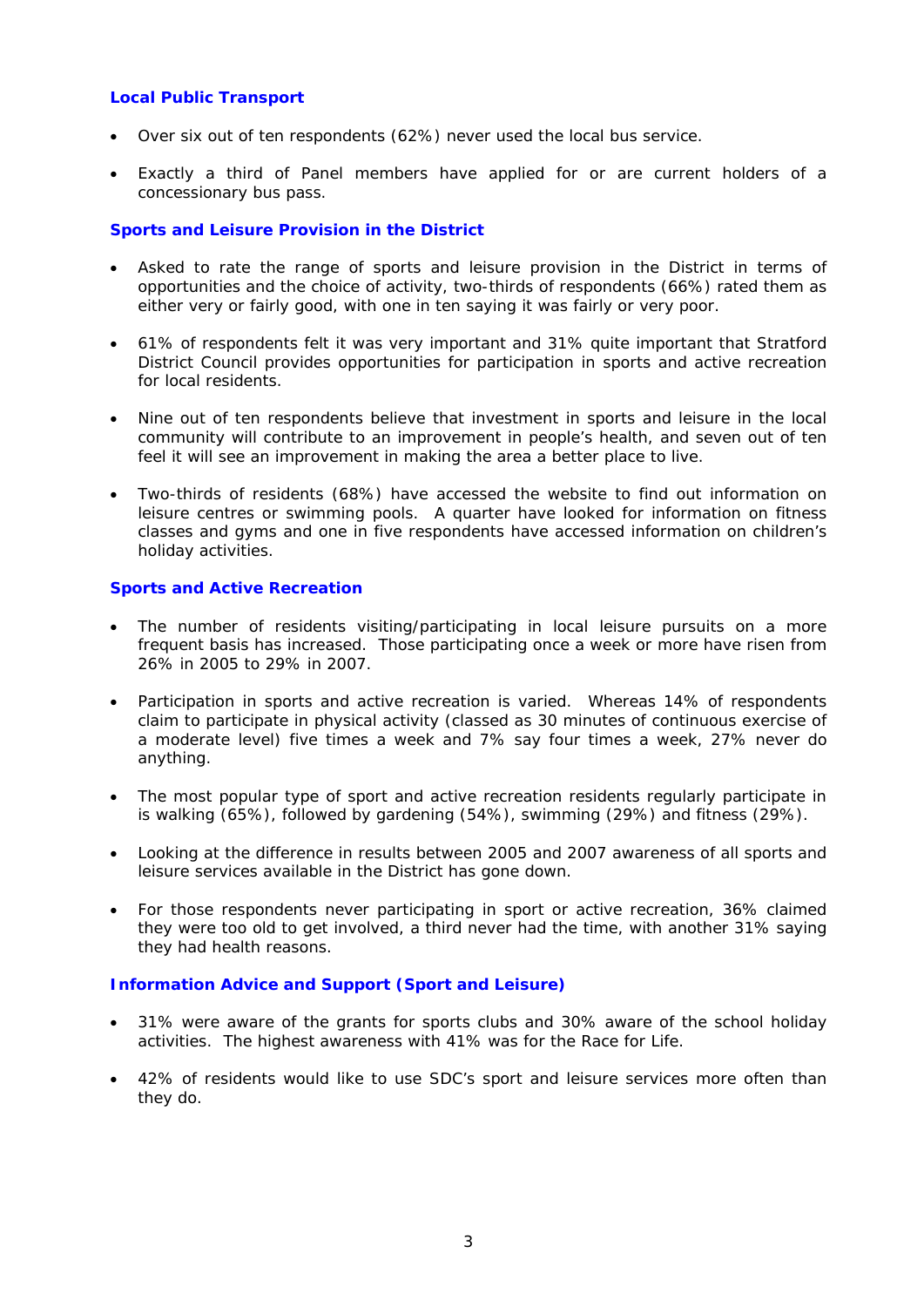#### **Voluntary Work**

- Just over one in five Panel members (21%) are a member of a sports club. Of these 44% are committee members, 23% are involved in coaching and 21% in fundraising.
- Including sports clubs in the last twelve months, residents were asked what they had done in terms of unpaid help to any groups, clubs, or organisations. 44% of those surveyed have not given unpaid help.
- Of those residents giving unpaid help, 35% had done something to help a group, club or organisation in the last twelve months at least once a week; 34% had done it less than once a week but more than once a month; and the remaining 32% had helped less often.

#### **"Scores on the Doors" (Food Hygiene Ratings)**

- 2% of those surveyed had looked at the SDC website to check its rating before they visited a food business in the District, 86% had not and 12% do not have access to the SDC website (24% of those aged 65+ do not have access).
- 79% of those residents that had visited the Scores on the Doors pages would visit the website again to check the hygiene rating of a food business again before visiting it.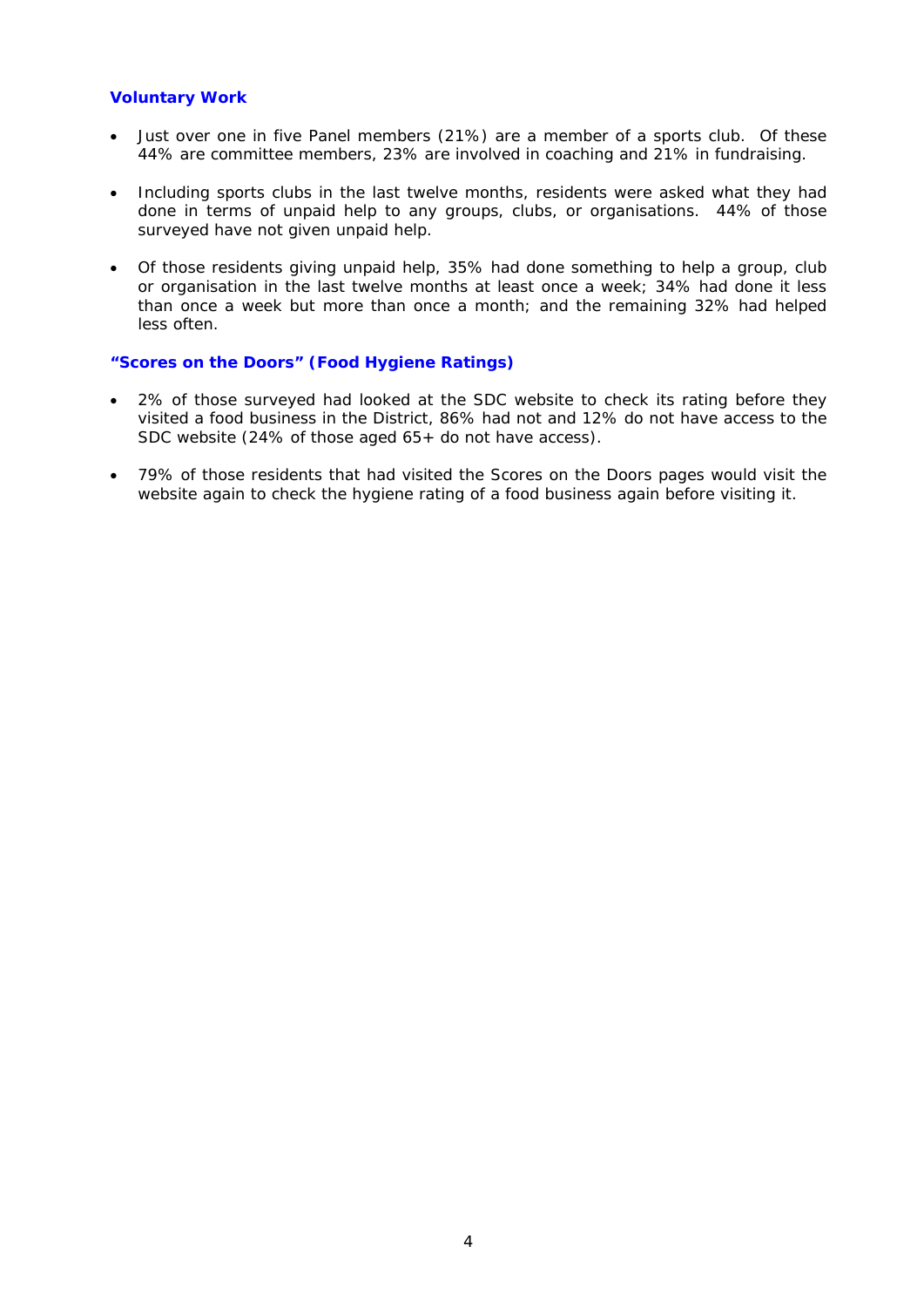# **4. Results in Detail**

# **4.1 Parking**

Stratford-on-Avon District Council asked residents for their views in order to help develop an off-street parking strategy. They were asked, in general, how they would rate the ease of getting around the Stratford District by private motor vehicle. Six out of ten of those surveyed said it was fairly easy or very easy. However, slightly over a third (34%) felt that it was not easy or not very easy at all (a list of reasons is included in the appendix). 4% of respondents commented that they did not own a motor vehicle.

By area there were very significant results in that residents in the Avon area found it less easy to get around the District by private motor vehicle. 30% claimed it was not easy with a further 16% saying it was not very easy at all.



**Chart 1:** 

Just over half (51%) of residents claimed that when thinking of the ease of getting around the Stratford District, it has got worse in the last three years. 46% of those surveyed believed it had stayed the same and only 4% thought it had got better.

By area, it is very significant that 61% of Avon residents feel the ease of getting about the District has got worse in the last three years.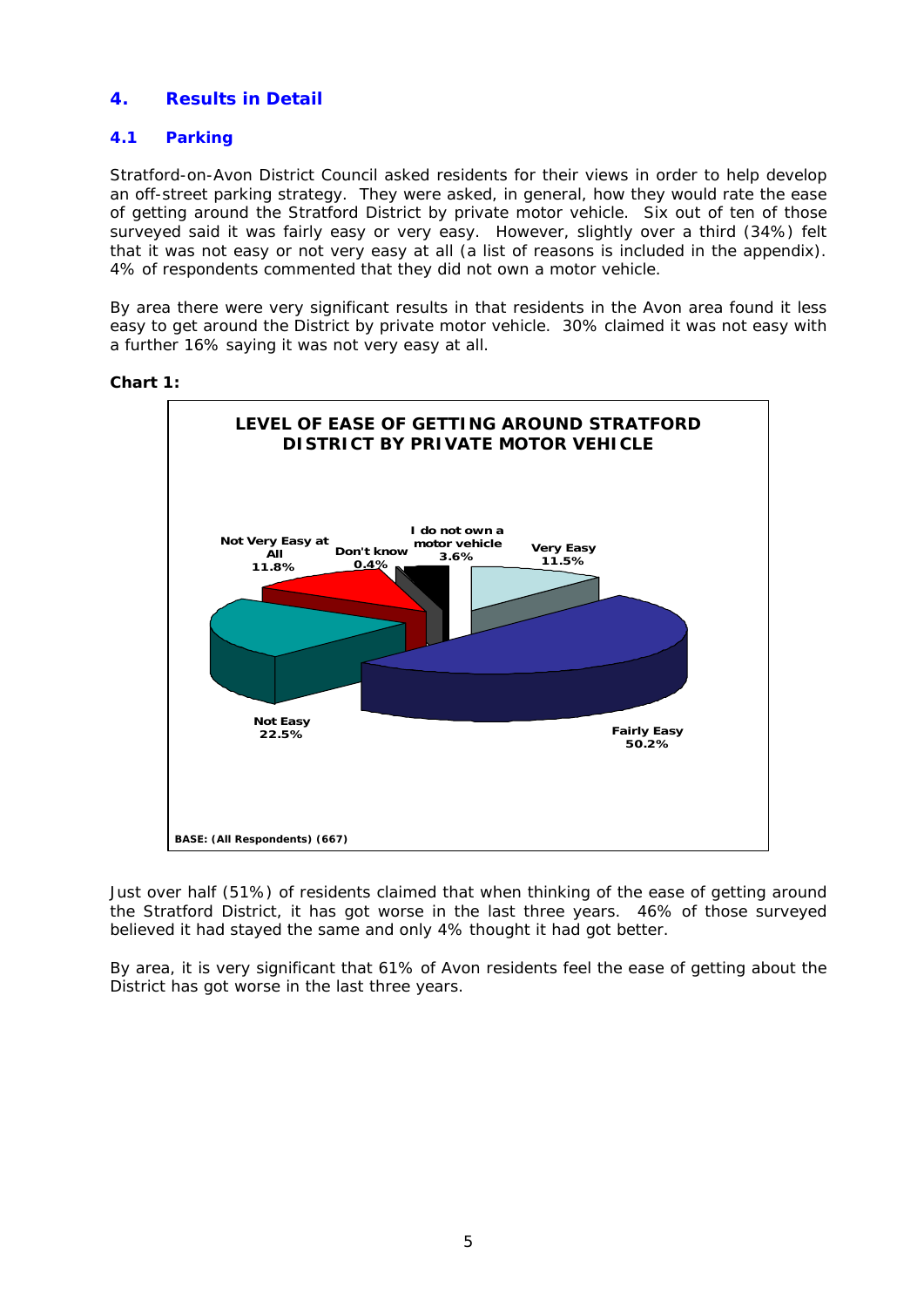```
Chart 2:
```


Nearly half (48%) of those surveyed, confirmed that when they drove into the towns of Stratford District, that they normally parked in a car park. Four in ten stated it depended on the circumstances, either a car park or on street, and just 10% responded on street.

By area, Arden residents (67%) are more likely to park in a car park, compared with Avon residents where 34% would use a car park. Indeed Avon residents (51%) are more likely to park on the street or in a car park when it depends on circumstances.



# **Chart 3:**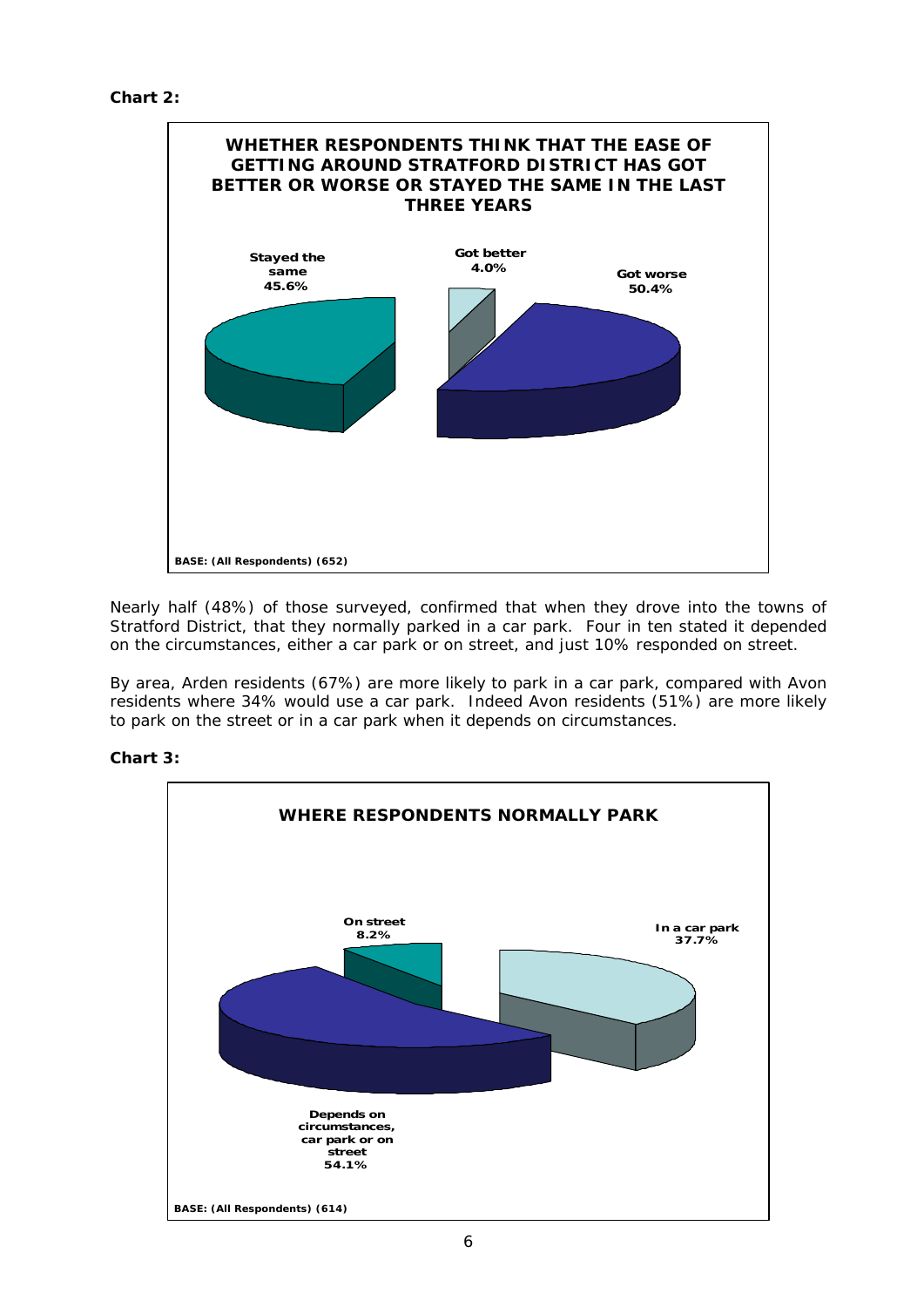The survey questioned residents as to what extent parking charges influence their choice of which town they will visit or for shopping. Almost three-quarters of respondents (72%) replied that they did by some extent or to a great extent. Only 28% of those surveyed claimed that parking charges did not at all influence their choice of town they will visit or for shopping.

Dassett area residents were more likely to answer "to some extent" (49%) compared with the other three areas.



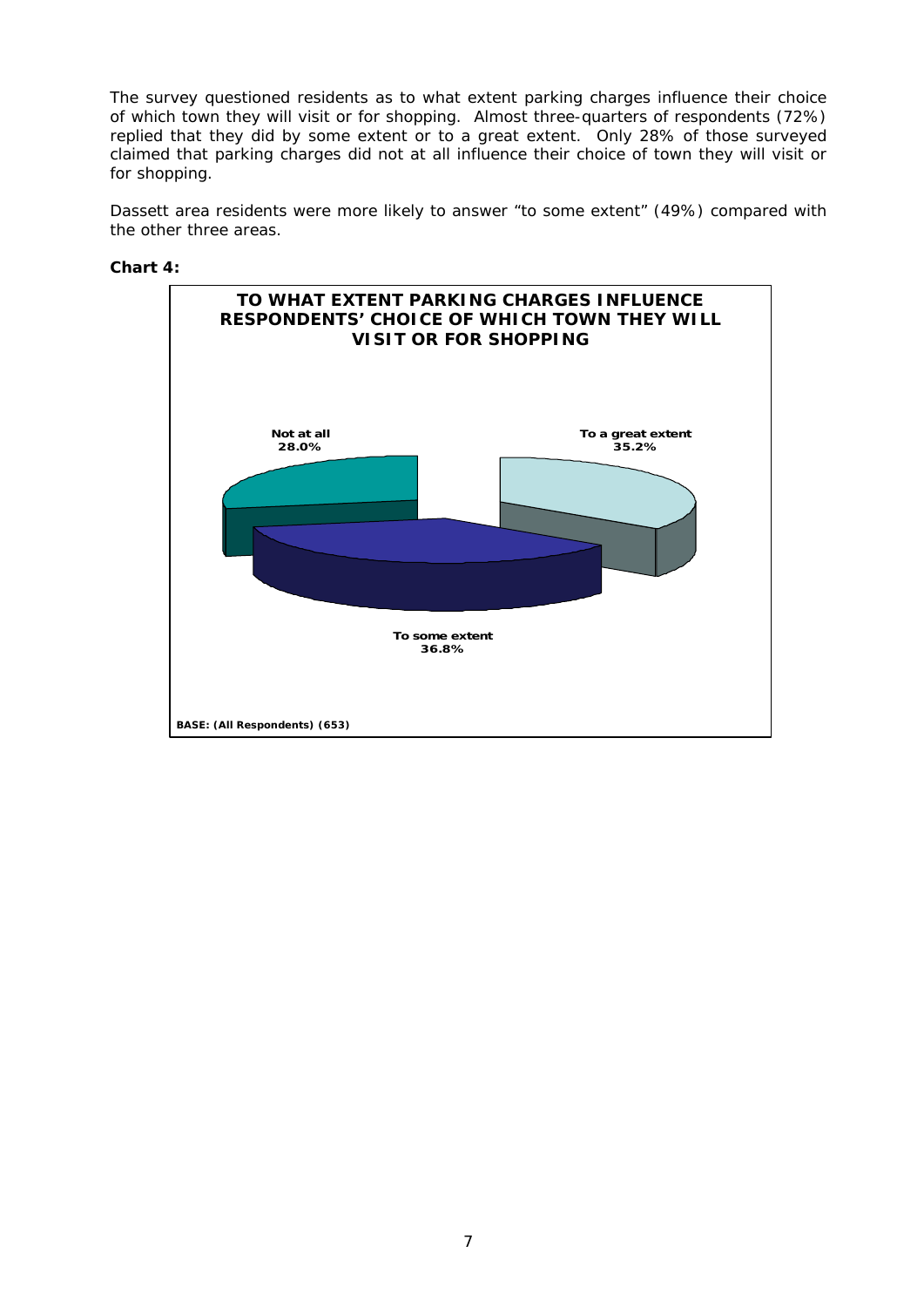When thinking of the amount of parking spaces available in the Stratford District, half of residents felt there were about the right amount, 49% thought not enough, and 1% believed there were too many.

#### **Chart 5:**



Respondents were asked to indicate up to two out of six suggested statements which they believed would be most effective in improving the Council's car parks. Almost half (49%) of those surveyed favoured increasing the overall number of spaces available, closely followed by 47% in favour of increased maximum stay parking only (up to 4 hours). A third wanted increased long stay car parking and 13% were keen on creating a number of spaces suitable for people with children. Just one in ten people thought better signage would be most effective in improving the Council's car parks.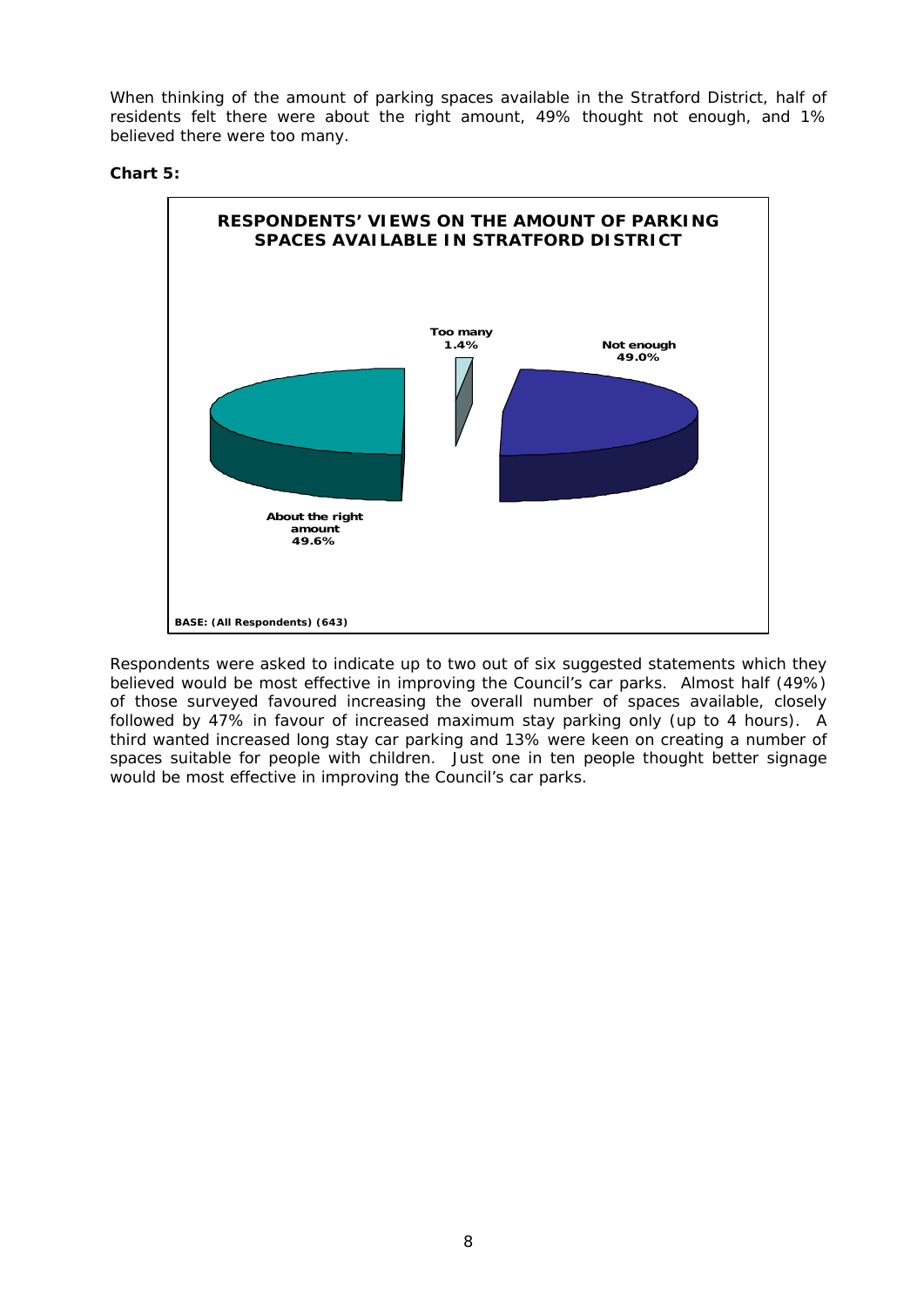The younger the respondent the more likely they wanted more spaces suitable for people with children. Those in the 35 to 49 age group were less likely to want an increase in the overall number of spaces available.

#### **Chart 6:**



The questionnaire then went on to ask if residents would be prepared to see more parking spaces be made available, even though it may mean an increase in prices or a restriction in use (i.e. up to 4 hours). A clear majority; six out of ten of those surveyed said no, compared to 42% who said yes. By age, a significant number of residents on the 35 to 49 age bracket (31%) were less likely to want see more spaces available.

In respect of car parking charges, half of respondents would prefer to see a pricing structure that means long stay parking (more than 4 hours) being slightly cheaper than short stay parking, whereas the other half of respondents wanted an hourly rate the same for both long stay and short stay parking.

Residents were asked to indicate which alternative methods of payment they preferred. Over a quarter (26%) replied other payment method seen elsewhere.A quarter of those surveyed would prefer to pay by credit card versus just 3% preferring to pay by text, and 23% felt either method was okay. 23% of respondents stated that they did not know.

It is very significant that Stour residents are far greater to want to pay for parking by text rather than credit card. One in ten residents would like this option compared with Dassett where 1% of respondents wish to pay this way only.

By age, younger residents were more likely to want to see payment be credit card as an option.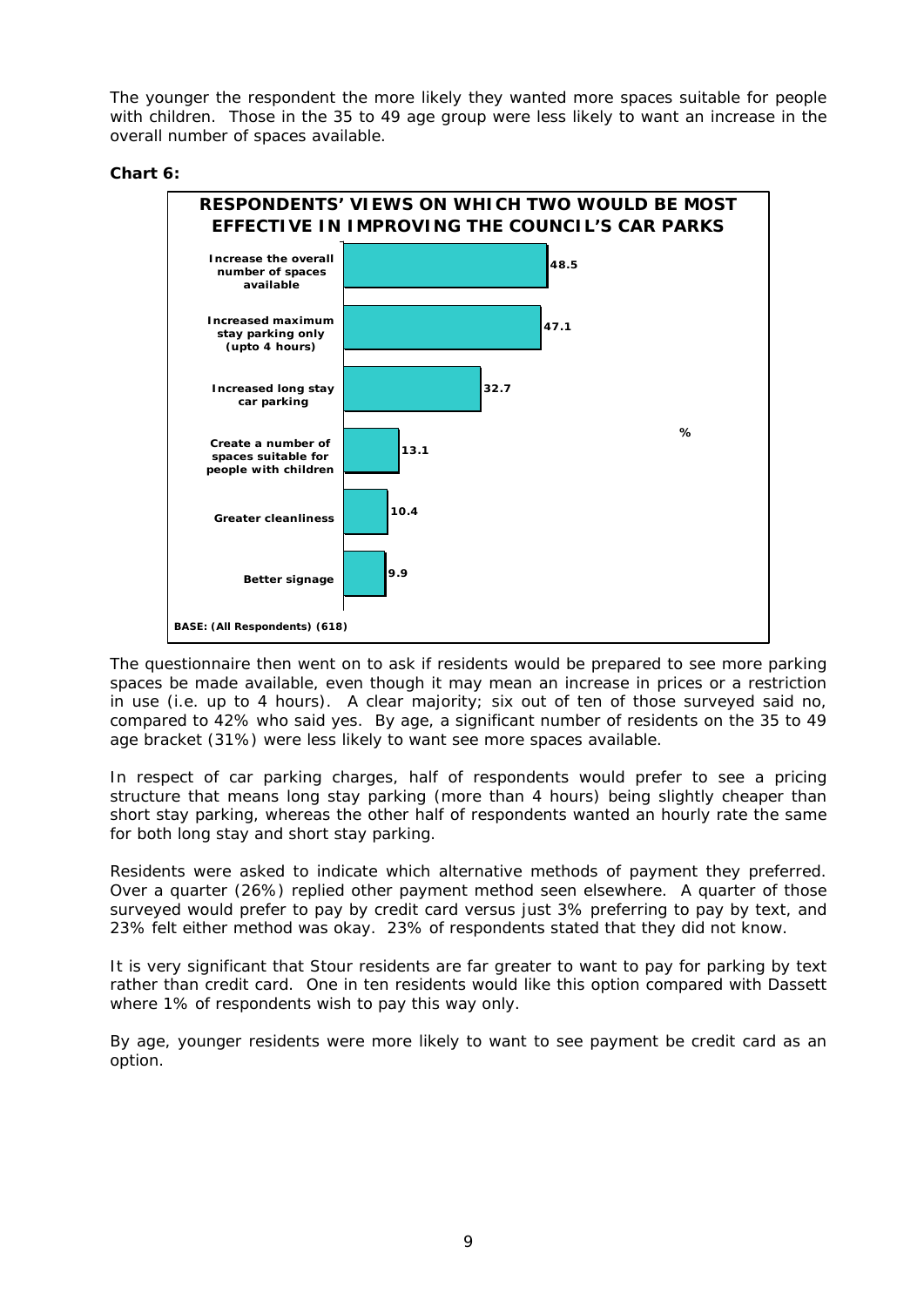```
Chart 7:
```


# **Stratford Town Parking**

Almost three-quarters (73%) of residents stated that Stratford-upon-Avon town centre is not more accessible to them by car since Parking Decriminalisation in October 2004, as opposed to just over a quarter (27%) stating yes it was more accessible to them.

Nearly one half (46%) of those surveyed claimed the charges for Stratford town car parks were higher than other places they have visited. Four in ten respondents felt the charges were about the same and 13% did not know. Only 1% of residents indicated that Stratford town car parks' charges were lower, compared with other places they have visited.

By area there is a significant difference in response, whereby 55% of Avon residents think they are higher than elsewhere against 36% of residents in the Arden area.

By age the older the residents the less likely they thought that charges were higher than elsewhere.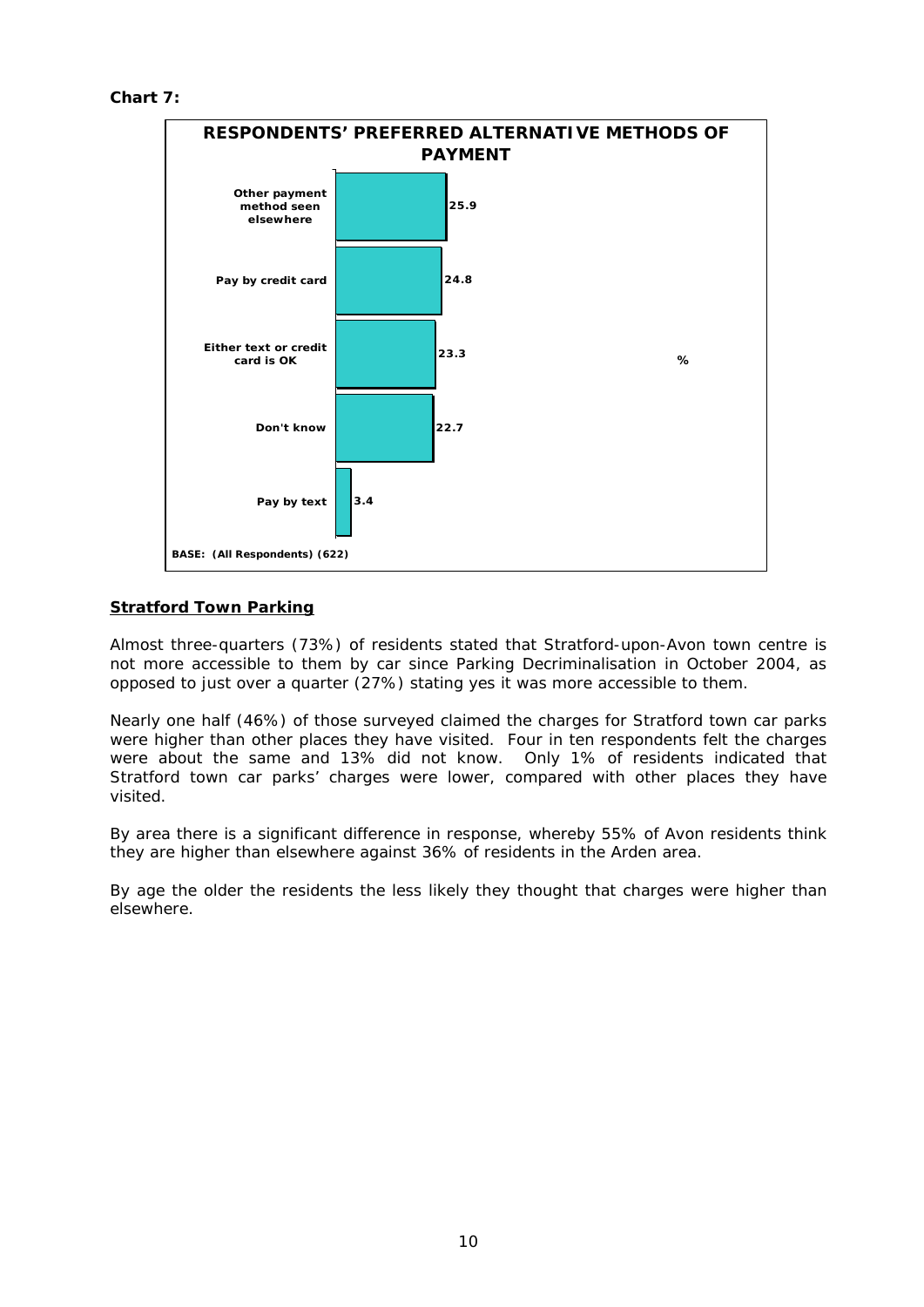

Residents were questioned as to how much they agreed or disagreed with a couple of statements regarding parking in Stratford Town. Half of them either disagreed or strongly disagreed with the statement: "I would prefer to see less parking spaces made available in the town in return for keeping parking charges lower". Just over a quarter (26%) agreed or strongly agreed with this.

More than half (54%) of those surveyed strongly disagreed or disagreed with the statement: "I am prepared to see parking charges increase in order to support the greater use of the Park and Ride". Three in ten residents agreed or strongly agreed with this statement. By area there is a significant difference in attitude, whereby Arden residents are more likely to agree with the statement (40%), against the residents of Stour who are less likely to agree (17%). By age, older residents (65+) were more likely to agree with the statement.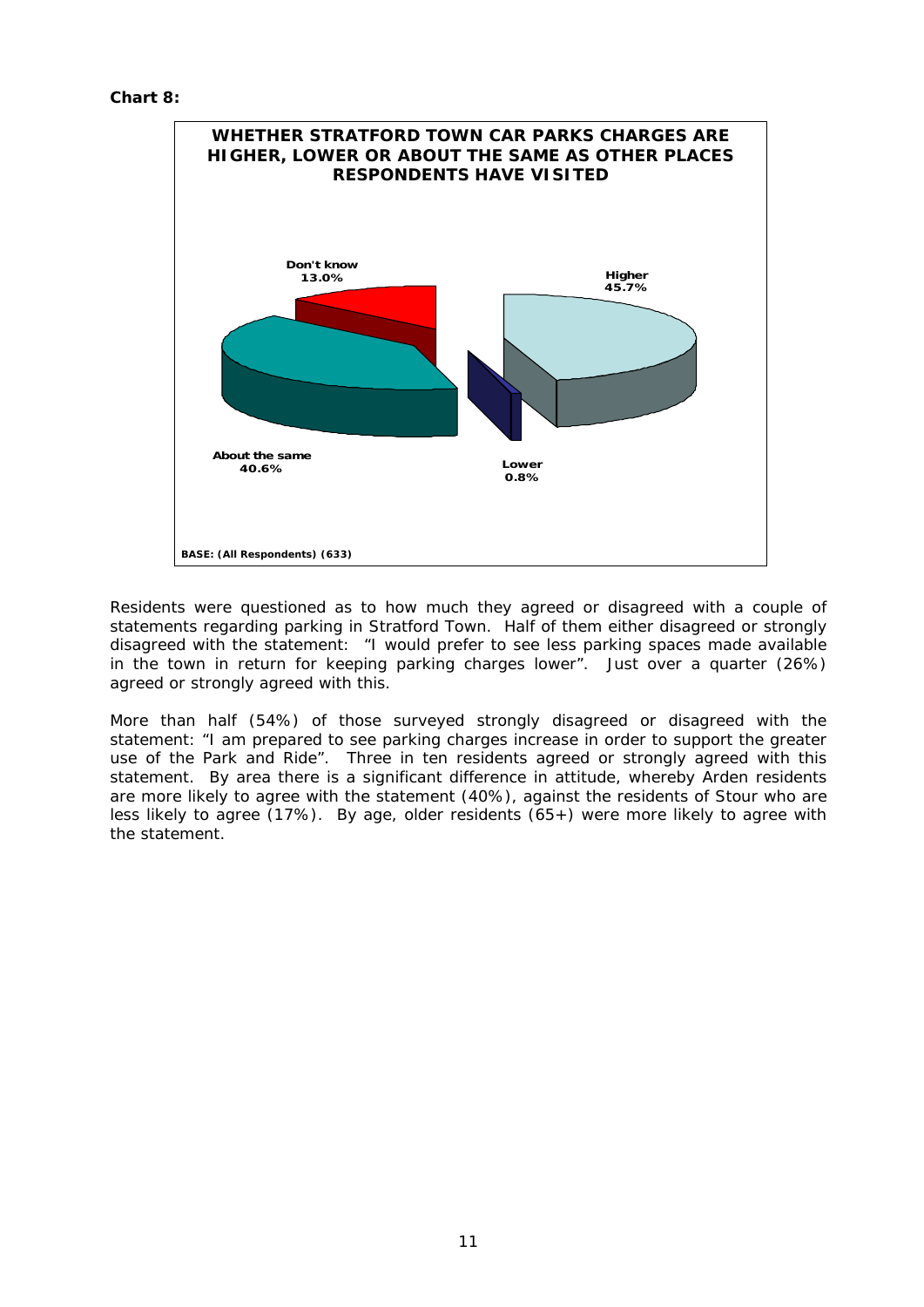**Chart 9:** 



# **Parking Outside Stratford Town**

Respondents were asked to state which, from a list of nine market towns and villages, was closest to their home. Over a third (35%) cited Stratford-upon-Avon and they were requested to proceed straight on to the question concerning Penalty Charge Notices. 12% of those surveyed quoted Alcester as the market town closest to their home, and the same percentage of respondents named Southam. Only 1% of residents gave the name of a market town or village not listed.

**Table 1: Which market town or village is closest to the respondent's home.** 

|                     | %     |
|---------------------|-------|
| Stratford-upon-Avon | 34.5  |
| Alcester            | 12.0  |
| Southam             | 11.8  |
| Shipston-on-Stour   | 9.4   |
| Wellesbourne        | 8.0   |
| Henley-in-Arden     | 7.7   |
| Kineton             | 6.7   |
| Bidford-on-Avon     | 5.0   |
| Studley             | 3.9   |
| )ther               | 1.1   |
| BASE:               | '661) |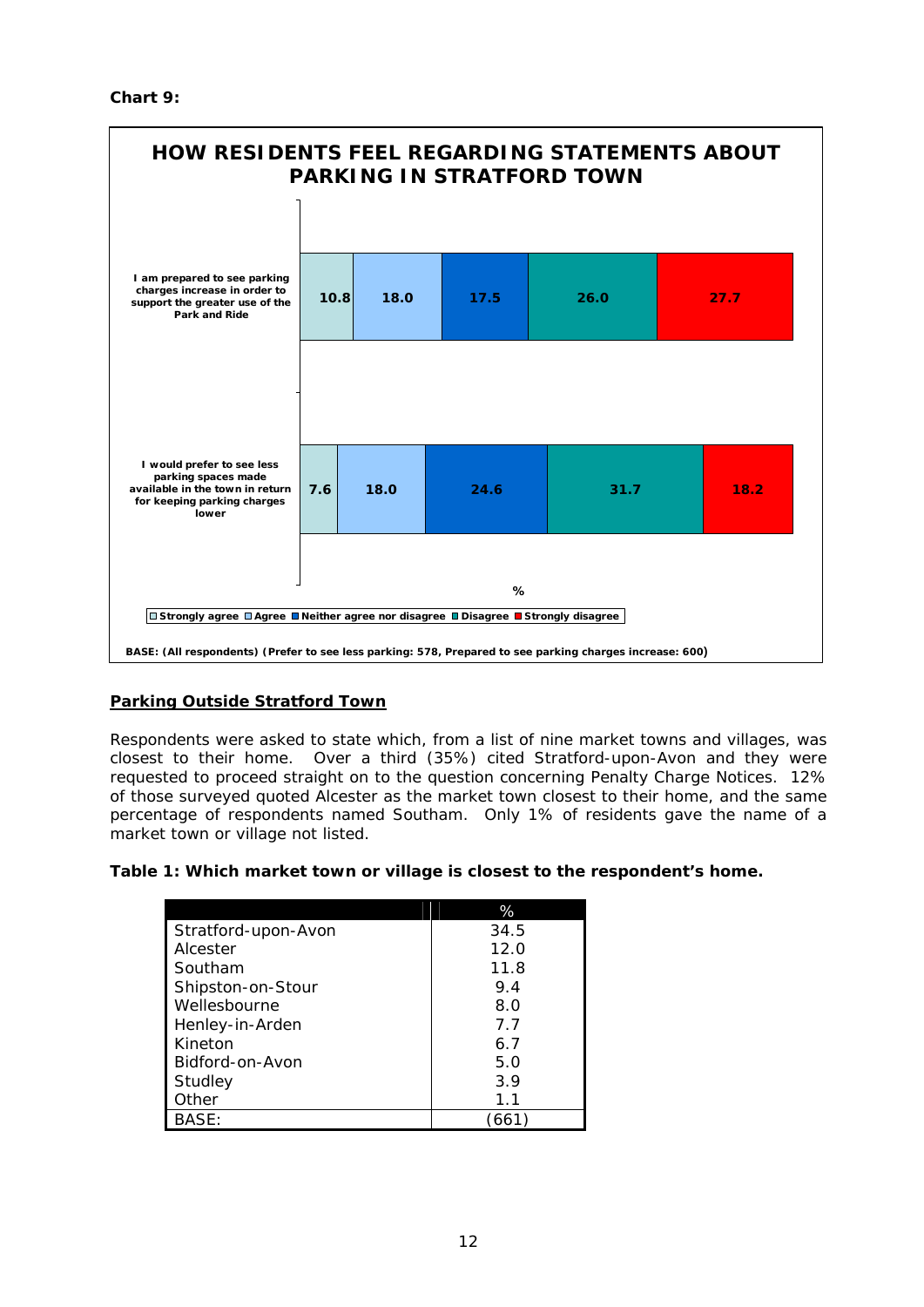Residents who responded by stating the name of a market town or village, closest to their home, which was not Stratford-upon-Avon, were then asked a series of questions before being asked about Penalty Charge Notices. They were questioned how often they usually visited that town or village by motor vehicle: over half (54%) said more than once a week, and a quarter replied once a week. Interestingly, 13% actually said less than once a month.

**Table 2: How often the respondent visits the market town or village which is closest to their home by motor vehicle.** 

|                        | $\%$ |
|------------------------|------|
| More than once a week  | 53.6 |
| Once a week            | 24.9 |
| Less than once a month | 12.8 |
| Once a month           | 8.8  |
| BASF∙                  | 422  |

The survey then went on to query the reasons for the visit. The predominant reason, given by eight out of ten residents, was shopping. 43% quoted for medical purposes and slightly over a third (34%) said for leisure and recreation. One in ten cited business and just 7% named work. Over a fifth (22%) supplied other reasons.

# **Chart 10:**

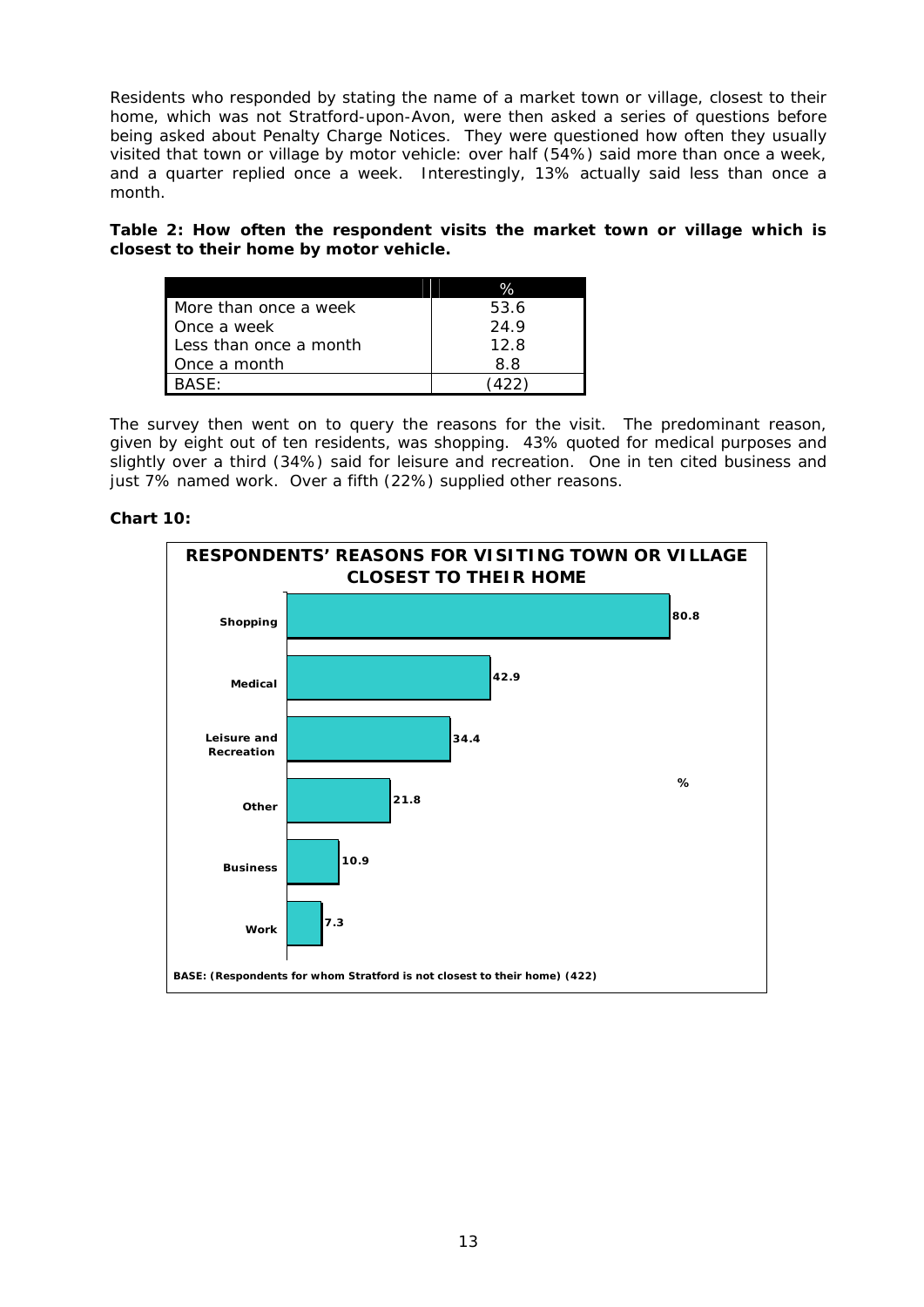Respondents were asked to state how long their average visit to that particular town or village was. Significantly, almost half (49%) said up to one hour, and a third replied between one and two hours. Only 1% of those surveyed said between five and seven hours, yet 4% quoted more than seven hours. Those aged 35 to 49 were more likely to visit a town or village for an hour (59%).

**Table 3: Duration of the respondent's average visit to the market town or village which is closest to their home.** 

|                       | %    |
|-----------------------|------|
| Up to 1 hour          | 49.2 |
| 1 to 2 hours          | 33.5 |
| 2 to 3 hours          | 8.7  |
| 3 to 4 hours          | 1.7  |
| 4 to 5 hours          | 1.7  |
| 5 to 7 hours          | 1.0  |
| More than 7 hours     | 4.3  |
| $\mathsf{BASE}\colon$ |      |

The questionnaire then asked residents to state where they usually parked, if they used a motor vehicle to go to that town or village. Over half (56%) replied car park, 47% responded street / road, and just 9% said somewhere else.

With reference to outside Stratford town itself, when questioned, just over half (53%) of residents believed that more parking spaces could be made available if Stratford-on-Avon District Council charged a small hourly fee (i.e. 20p). However, 48% thought that more spaces could be made available if the Council gave more restriction of use in car parks (i.e. limited parking to 4 hours).

By area, there were differences in opinion. 61% of Arden residents wished to see more restrictions of use in car parks and 39% wanted a small fee charged hourly. In contrast, 37% in Dassett wished to see more restrictions and 63% wanted a small fee charges.

#### **Table 4: Residents' views on making more parking spaces available, outside Stratford town itself, if Stratford-on-Avon District Council …**

|                                                                           | $\%$  |
|---------------------------------------------------------------------------|-------|
| Charge a small hourly fee (i.e. 20p)                                      | 52.5  |
| Gave more restriction of use in car parks (i.e. limit parking to 4 hours) | 47.5  |
| <b>BASE:</b>                                                              | (314) |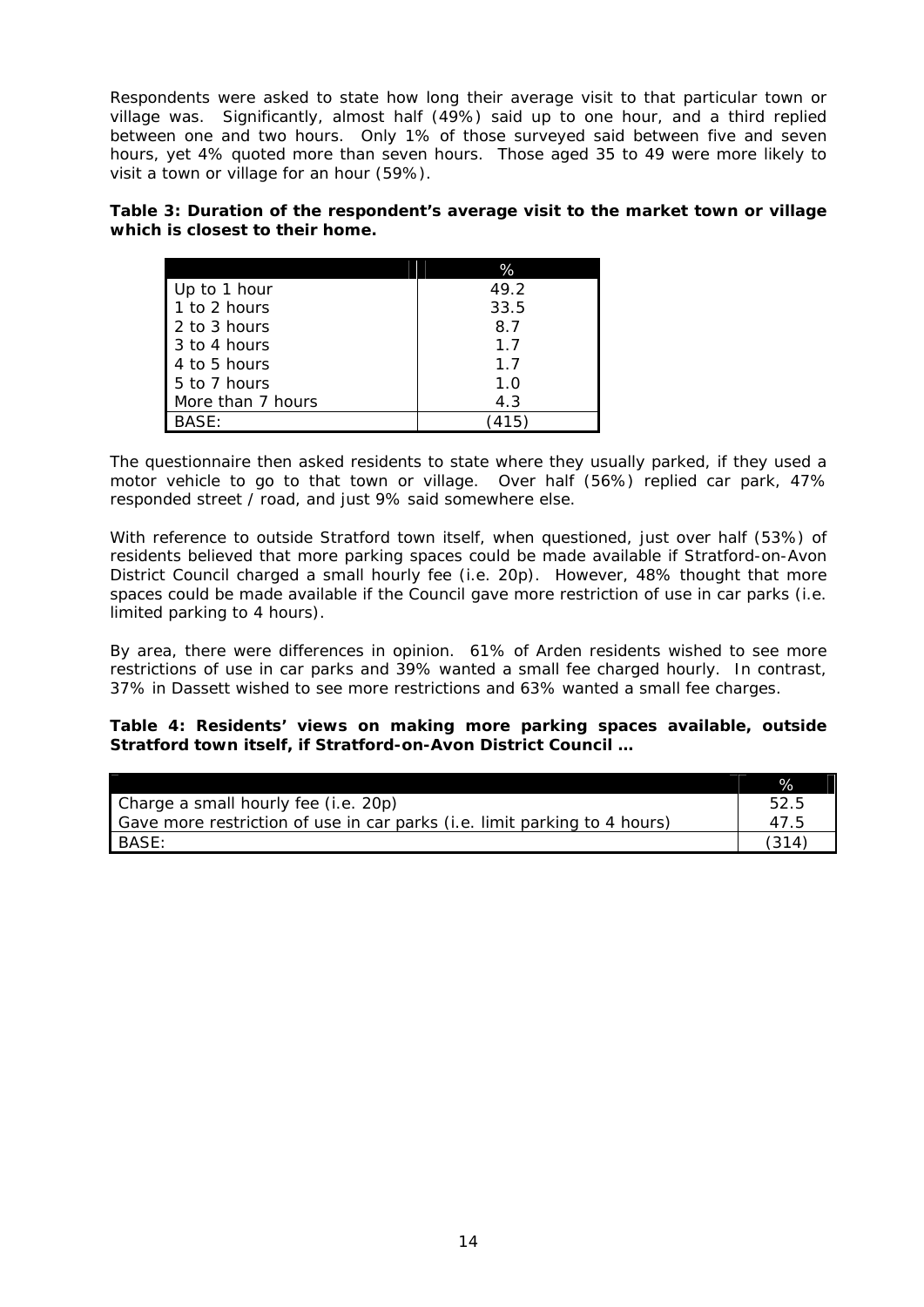#### **Penalty Charge Notices**

All respondents, irrespective of their closest market town or village, were then questioned as to whether they had been issued with a Penalty Charge Notice (parking ticket) for their vehicle in the last 12 months: nine out of ten had not. 14% of residents in Stour and 13% in Avon have received penalty charge notices, compared with 7% in Arden and 5% in Dassett. The age group that received the highest number of notices 50 to 64 (15%).

Further questions were then asked of the one in ten residents who had received a Penalty Charge Notice. Over half of them (54%) confirmed that they had spoken to staff in Parking Services following receipt of the ticket.

When analysing residents' views on Penalty Charge Notice processing with staff, half of residents who had spoken to Council staff, agreed or strongly agreed with the statement that staff in Parking Services were polite and courteous. However, almost a third (32%) of residents who had spoken to staff either strongly disagreed or disagreed.

With reference to the statement that staff in Parking Services explained the appeals procedure clearly, similar percentages of those surveyed agreed and disagreed, with 39% of respondents who agreed or strongly agreed with the statement, as opposed to 36% who disagreed or strongly disagreed with it.

| Table 5: Residents' views on aspects of Penalty Charge Notice processing with |  |  |  |  |  |
|-------------------------------------------------------------------------------|--|--|--|--|--|
| staff.                                                                        |  |  |  |  |  |

|                                                                                | <b>BASE</b> | <b>Strongly</b><br>Agree | Agree | <b>Neither</b><br>Agree<br>nor<br><b>Disagree</b> | <b>Disagree</b> | <b>Strongly</b><br><b>Disagree</b> |
|--------------------------------------------------------------------------------|-------------|--------------------------|-------|---------------------------------------------------|-----------------|------------------------------------|
| <b>Staff in Parking Services</b><br>were polite and<br>courteous               | (31)        | 12.9%                    | 38.7% | 16.1%                                             | 6.5%            | 25.8%                              |
| <b>Staff in Parking Services</b><br>explained the appeals<br>procedure clearly | (31)        | 12.9%                    | 25.8% | 25.8%                                             | 19.4%           | 16.1%                              |

All respondents in receipt of a Penalty Charge Notice were then asked how much they agreed or disagreed with a couple of aspects of Penalty Charge Notice processing. Over half (57%) agreed or strongly disagreed that correspondence was dealt with swiftly, compared to 18% who disagreed or strongly disagreed. Eight out of ten agreed or strongly disagreed that it was easy to make a payment, compared to only 4% who disagreed or strongly disagreed.

**Table 6: Residents' views on aspects of Penalty Charge Notice processing.** 

|                                          | <b>BASE</b> | <b>Strongly</b><br>Agree | Agree | <b>Neither</b><br>Agree<br>nor<br><b>Disagree</b> | <b>Disagree</b> | <b>Strongly</b><br><b>Disagree</b> |
|------------------------------------------|-------------|--------------------------|-------|---------------------------------------------------|-----------------|------------------------------------|
| Correspondence was<br>dealt with swiftly | (51)        | 5.9%                     | 51.0% | 25.5%                                             | 11.8%           | 5.9%                               |
| It was easy to make a<br>payment         | (50)        | 16.0%                    | 66.0% | 14.0%                                             | 2.0%            | 2.0%                               |

Finally, with regard to whether or not the respondent's Penalty Charge Notice was overturned by Stratford-on-Avon District Council, seven in ten of those surveyed said no.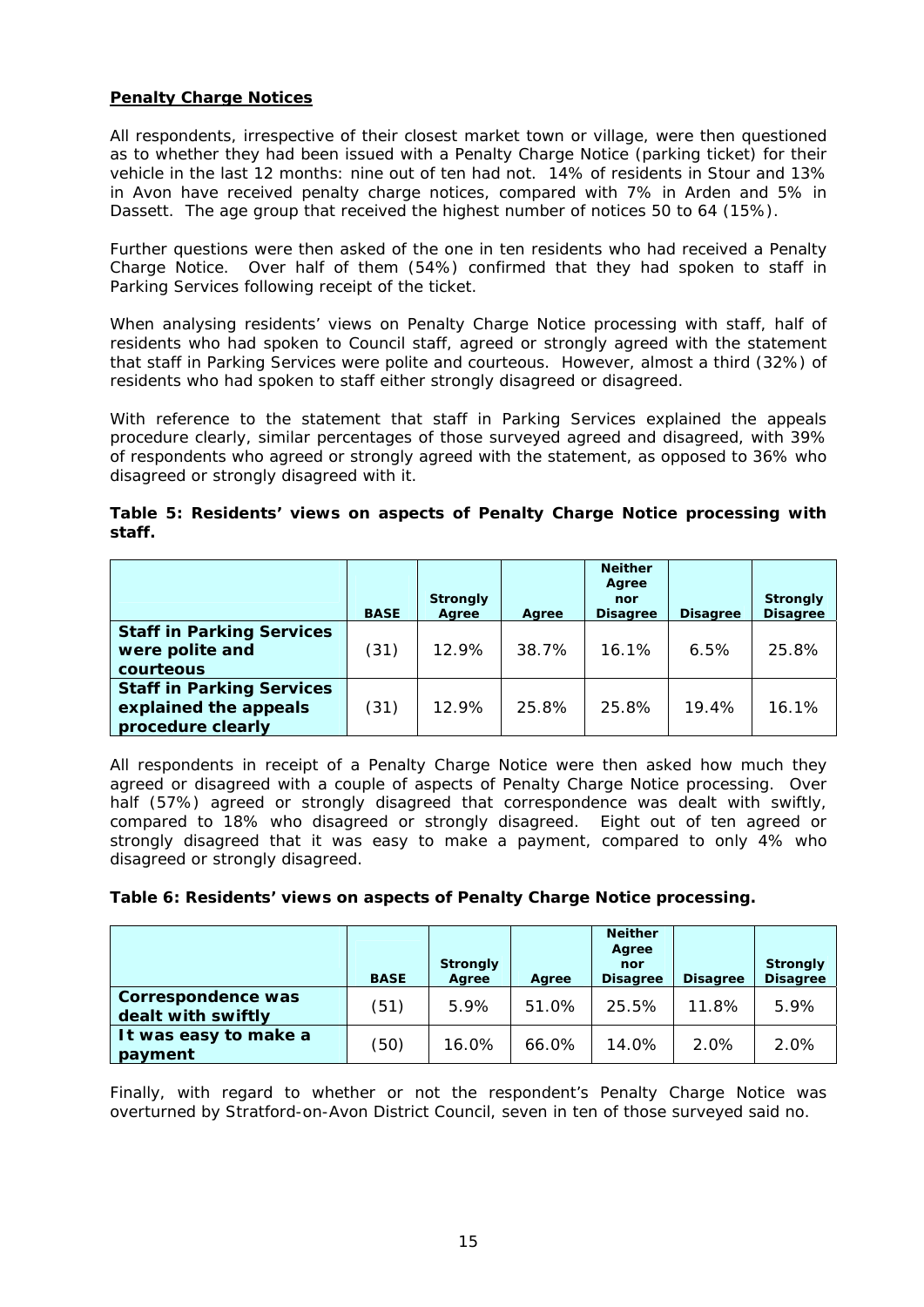# **4.2 Local Public Transport**

With the increasing costs financially and environmentally of private transport, SDC wanted to found out the use and ability to access public transport.

Over six out of ten respondents (62%) never used the local bus service. 1% of people surveyed used it almost every day, with a further 8% saying at least once a week and 9% about once a month.

Younger people (18-34) are more likely to have used the bus service (65%) than those aged 50 to 64 (29%).

#### **Table 7: Frequency of using the local bus service**

|                          | %    |
|--------------------------|------|
| Almost every day         | 1.4  |
| At least once a week     | 8.3  |
| About once a month       | 8.5  |
| Within the last 6 months | 6.9  |
| Longer ago               | 13.4 |
| Never used               | 61.5 |
| BASE:                    | 662  |

95% of those surveyed who have never used local bus services use a car, 45% walk and 16% use a bicycle. By area, more residents in Avon use a bicycle (22%) and walk (55%) than the other areas.

#### **Table 8: How residents get about if they have never used local bus services**

|                | %    |
|----------------|------|
| Car            | 95.0 |
| Walk           | 45.4 |
| <b>Bicycle</b> | 15.9 |
| Train          | 11.9 |
| Motorcycle     | 3.2  |
| BASE:          | 403  |

For the purposes of the next questions, those surveyed were asked to indicate which age band they belonged to. 8% were in the 18 to 34 age bracket, 19% in 35 to 49 year old group, 37% were 50 to 64 years old, and a further 37% 65 or over.

#### **Table 9: Age band resident belongs to**

|           | %    |
|-----------|------|
| 18-34     | 7.8  |
| $35 - 49$ | 19.1 |
| 50-64     | 36.6 |
| $65+$     | 36.5 |
| BASF:     | 658. |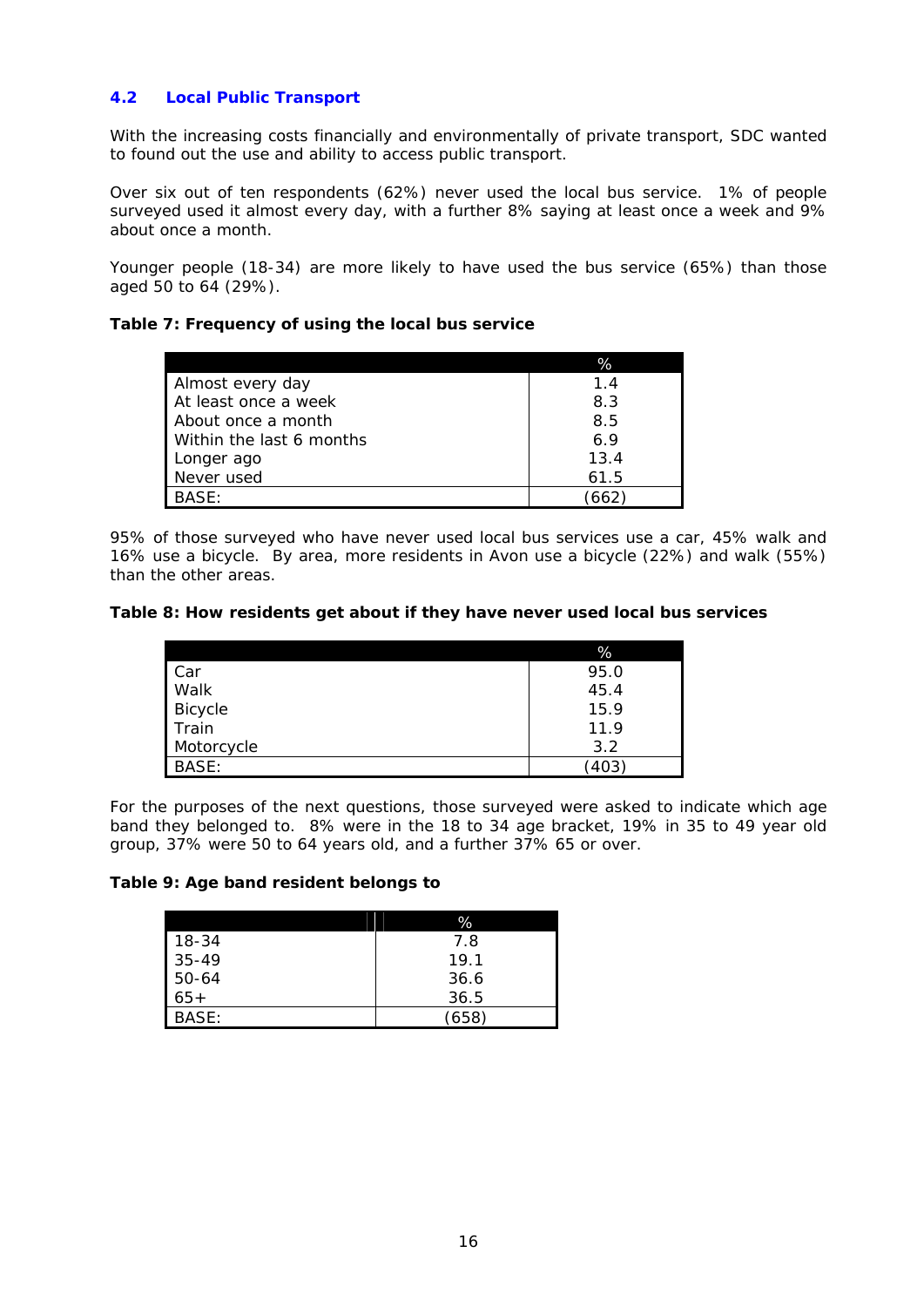Exactly a third of Panel members have applied for or are current holders of a concessionary bus pass. By area this ranges from 39% in Arden to 25% in Stour.

37% of those surveyed said there were factors that prevented or made it difficult to access local bus services. By area the difference is 44% in Dassett who have issues against 28% in Avon.

Asked if they considered themselves "stuck" for transport, 9% felt they were. 14% of those aged 18-34 considered themselves stuck for transport. 35 comments were made on why they felt if was difficult to access local bus services and if they felt "stuck" for transport. In the appendix is a full list of comments.

Three out of ten people "stuck for transport" were aware of the Community Links Scheme.

#### **Chart 11:**

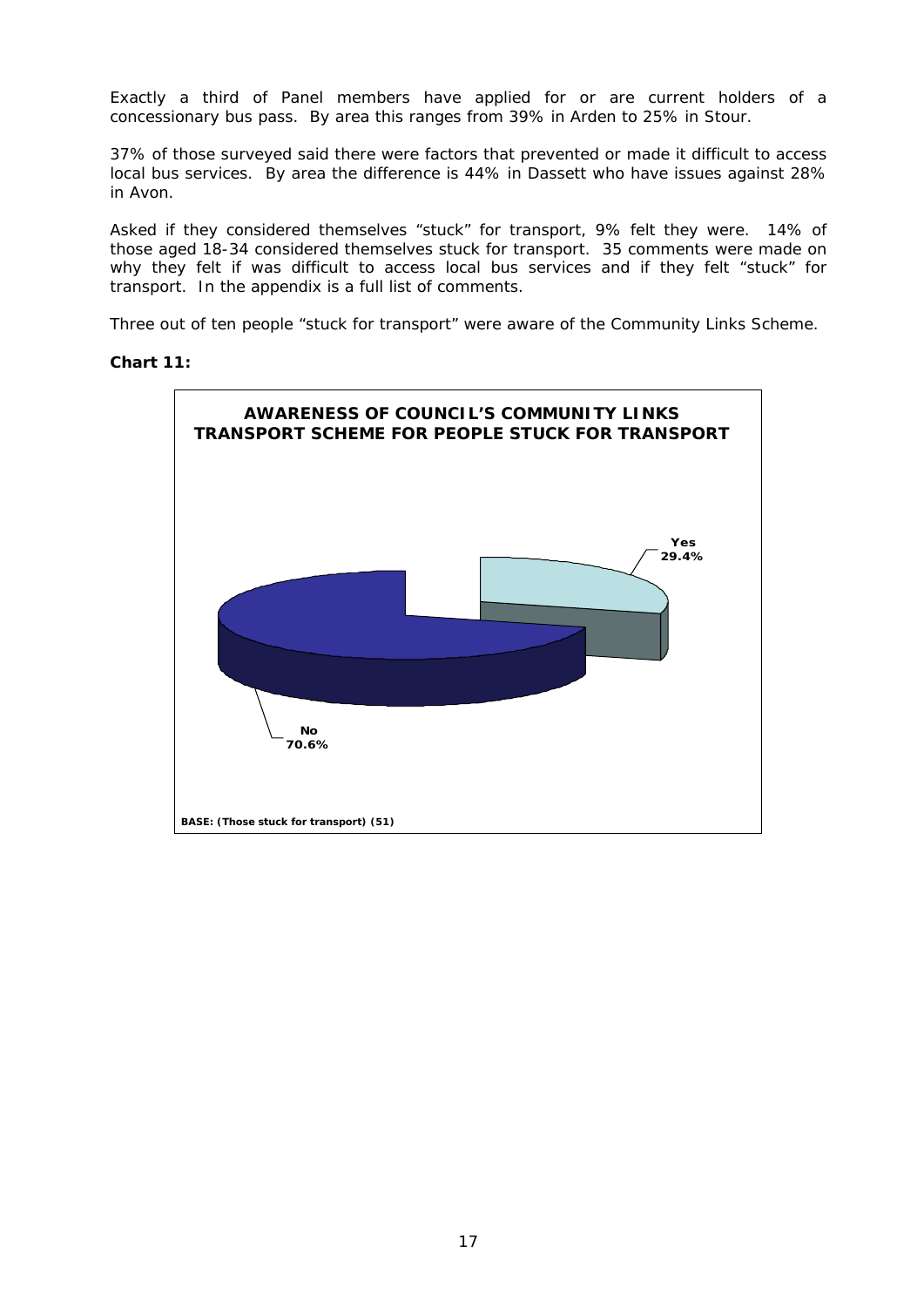# **4.3 Sports and Leisure Provision in the District**

Asked to rate the range of sports and leisure provision in the District in terms of opportunities and the choice of activity, two-thirds of respondents (66%) rated them as either very or fairly good, with one in ten saying it was fairly or very poor.

By age, ratings differ significantly between those aged 18 to 34, 77% saying it was very or fairly good against 60% in the 50 to 64 age group.

#### **Chart 12:**

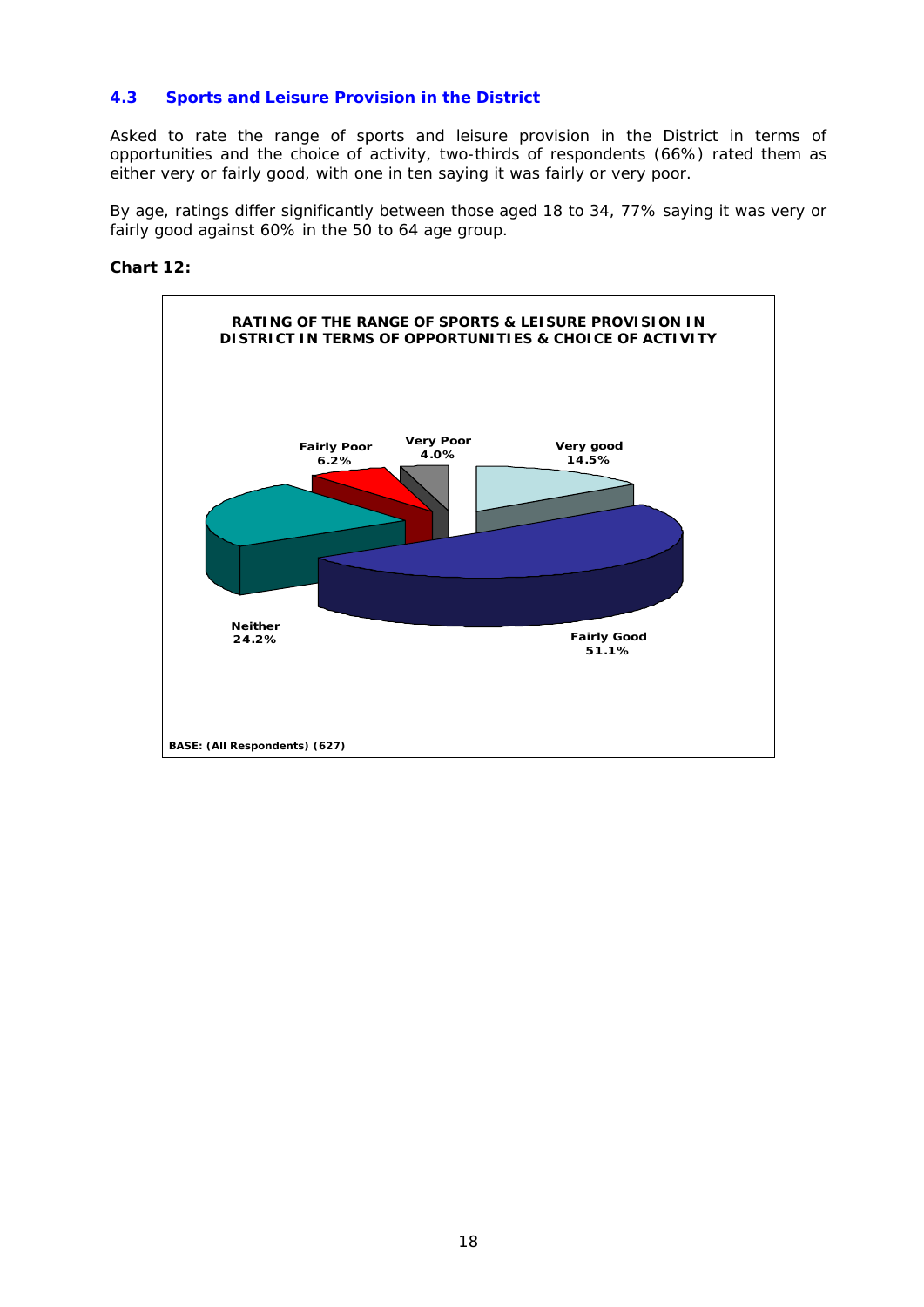61% of respondents felt it was very important and 31% quite important that Stratford District Council provides opportunities for participation in sports and active recreation for local residents.

By age, more people in the 35 to 49 age group feel it is important (74%) against 57% who are over 65.

#### **Chart 13:**



Nine out of ten respondents believe that investment in sports and leisure in the local community will contribute to an improvement in people's health, and seven out of ten feel it will see an improvement in making the area a better place to live.

#### **Table 10: Do you think that investment in sports and leisure provision in the local community will contribute to…?**

|                                                          | %    |
|----------------------------------------------------------|------|
| An improvement in people's health                        | 89.6 |
| An improvement in making the area a better place to live | 70.2 |
| An increase in jobs for local people                     | 52.7 |
| A reduction in crime                                     | 49.8 |
| A safer community                                        | 37.6 |
| A reduction in drug related issues                       | 27.8 |
| An improvement in the environment                        | 23.5 |
| BASE:                                                    | 64   |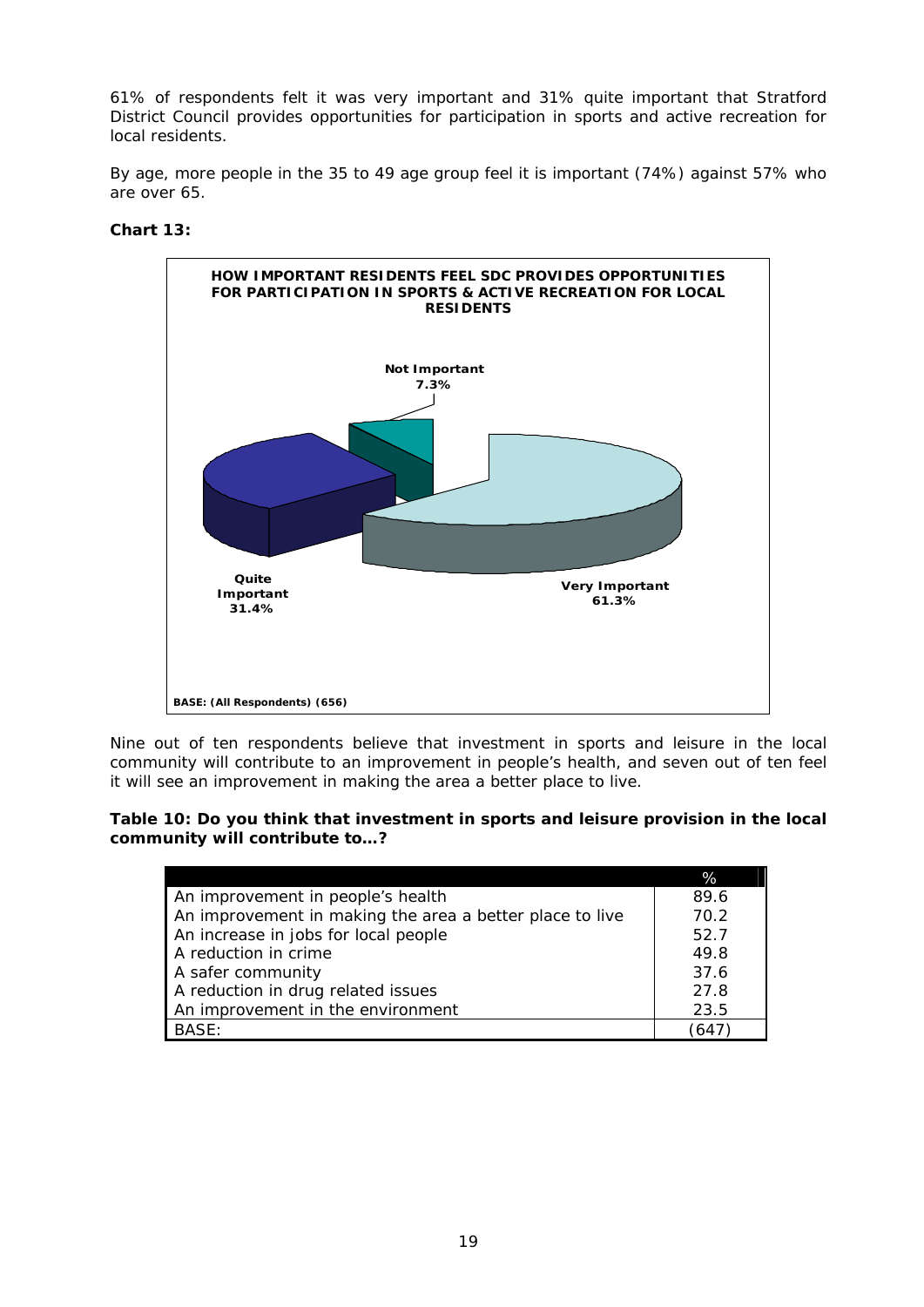Two-thirds of residents (68%) have accessed the website to find out information on leisure centres or swimming pools. A quarter have looked for information on fitness classes and gyms, and one in five respondents have accessed information on children's holiday activities.

A list of the other services are included in the appendices.

#### **Table 11: Leisure services that residents have accessed the website to access information on.**

|                                         | %    |
|-----------------------------------------|------|
| Leisure centres or swimming pools       | 68.4 |
| Fitness classes and gyms                | 25.3 |
| Children's holiday activities           | 19.5 |
| Local sports clubs                      | 8.9  |
| Local sports events                     | 8.9  |
| Sports coaching courses                 | 8.4  |
| Pitch bookings                          | 1.6  |
| Other services                          | 16.8 |
| BASE: (Those who have accessed website) | 190  |

Just 0.3% of those surveyed had booked any sports facilities on line via the SDC website in the last twelve months – the responses being Gym class and other.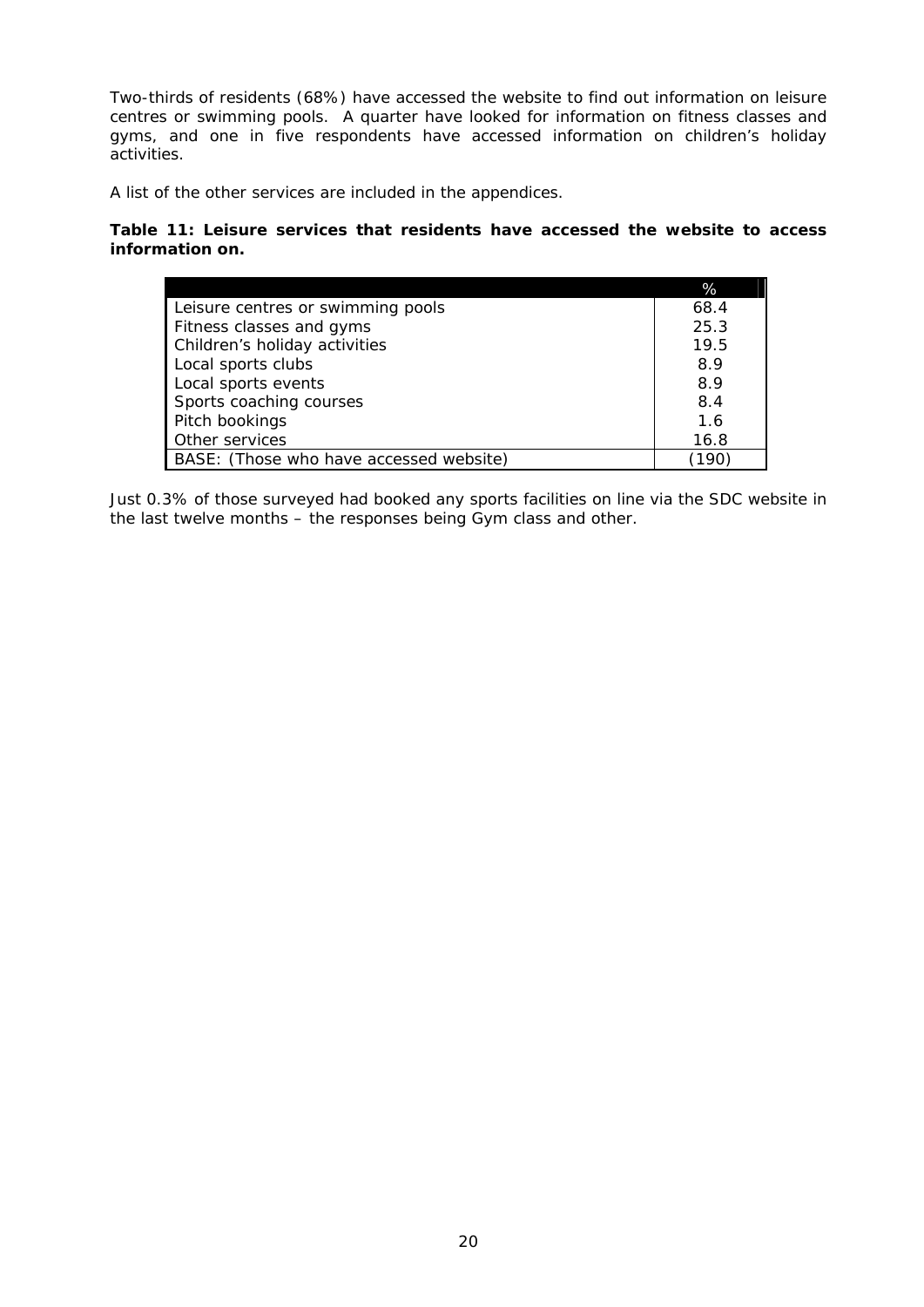#### **4.4 Sports and Active Recreation**

The number of residents visiting/participating in local leisure pursuits (e.g. art galleries, theatre, local festivals, health and fitness centres, leisure centres, sports centres), on a more frequent basis has increased. Those participating once a week or more have risen from 26% in 2005 to 29% in 2007. Also, the overall number of residents not visiting or participating in leisure pursuits decreased from 29% in 2005 to 23% in 2007. By age, those 35 to 49 are least likely not to visit or participate (9%) against 34% in the 65+ category.

#### **Chart 14:**

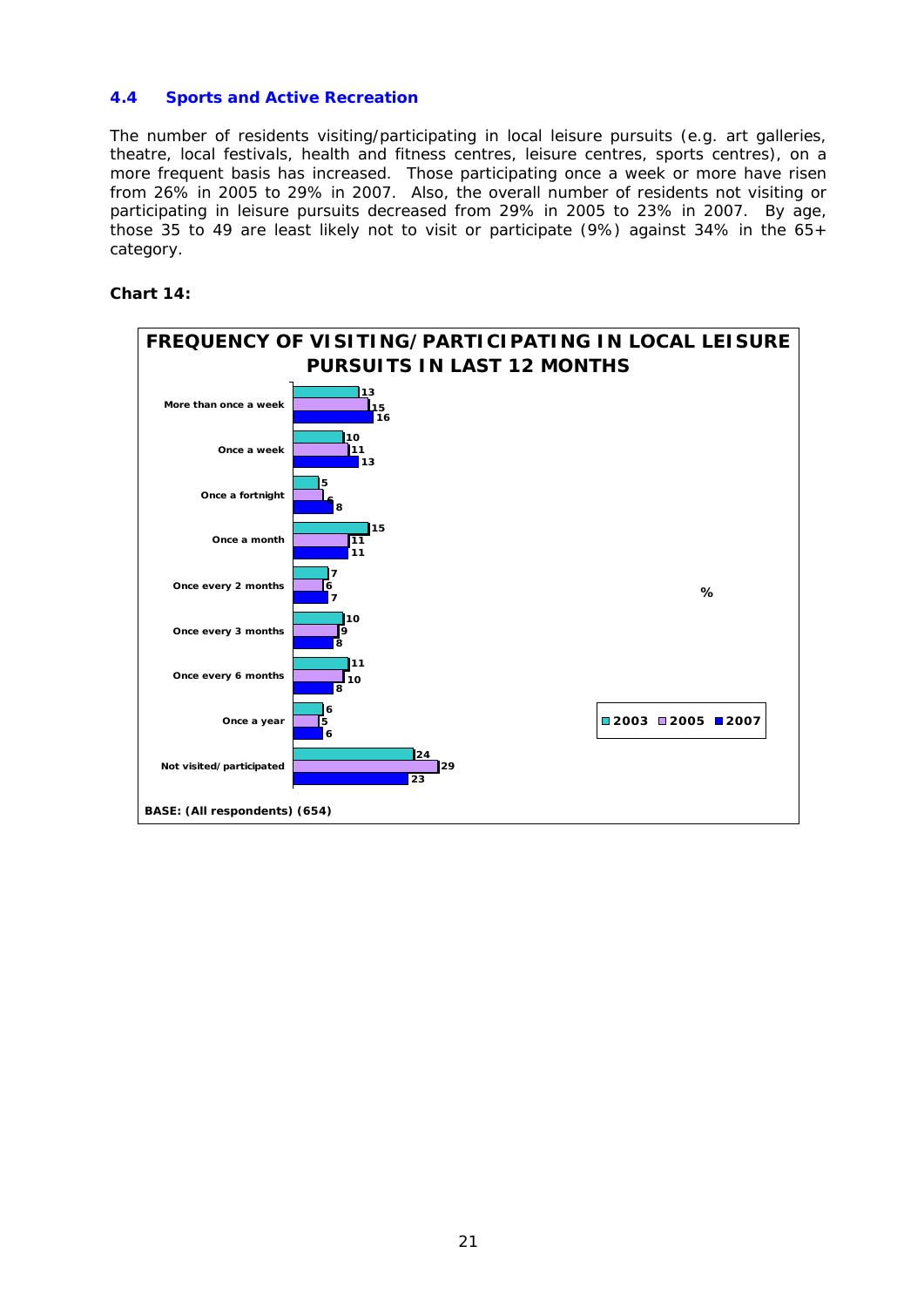Participation in sports and active recreation is varied. Whereas 14% of respondents claim to participate in physical activity (classed as 30 minutes of continuous exercise of a moderate level) five times a week and 7% say four times a week, 27% never do anything.

By area, those who never do anything ranges from 32% in Arden, to 22% in Dassett. By age, 14% of those aged 35 to 49 never participate in sport against 39% who are over 65.



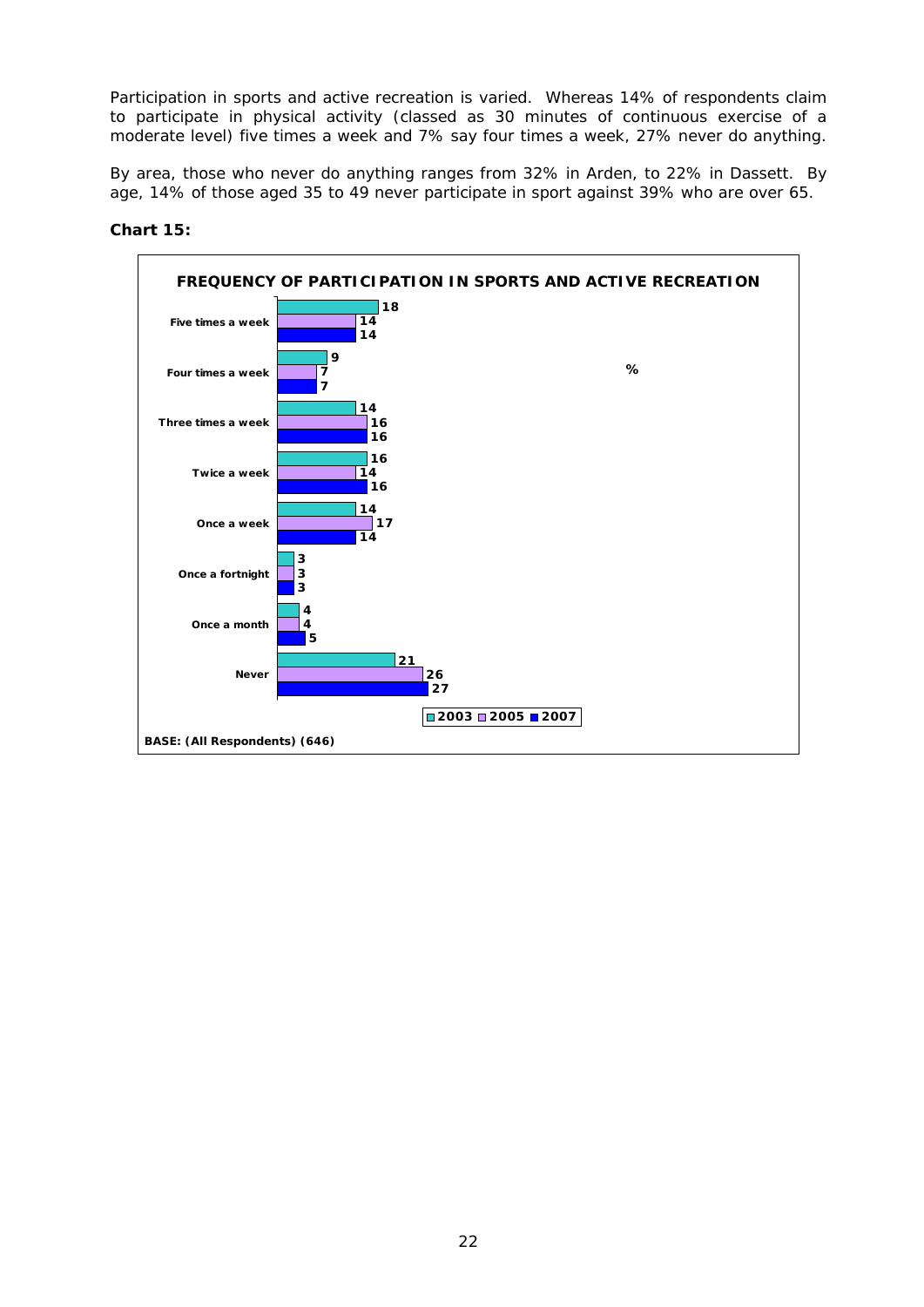The most popular type of sport and active recreation residents regularly participate in is walking (65%), followed by gardening (54%), swimming (29%) and fitness (29%).

**Chart 16:** 

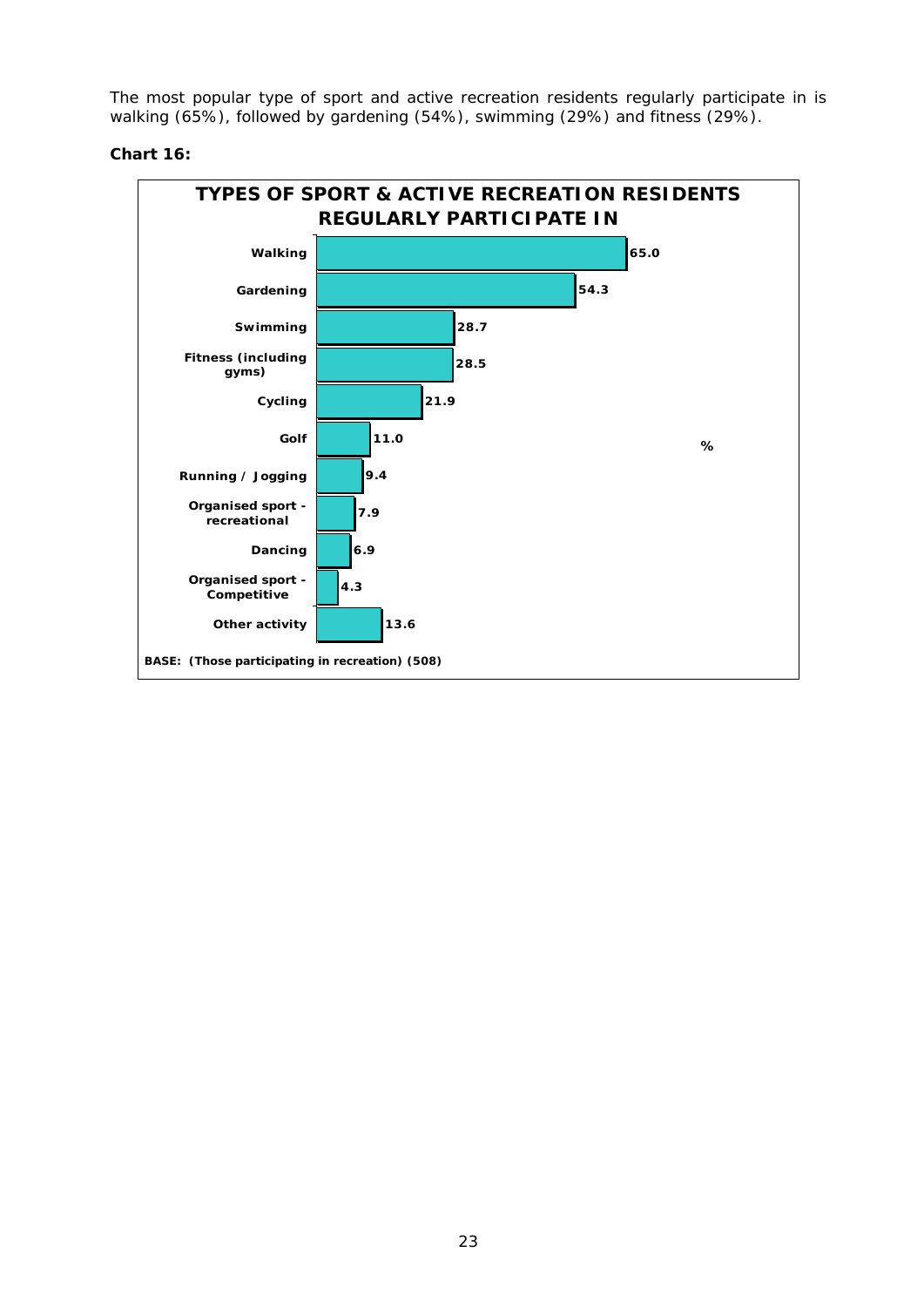For those respondents never participating in sport or active recreation, 36% claimed they were too old to get involved, a third never had the time, with another 31% saying they had health reasons.

## **Chart 17:**

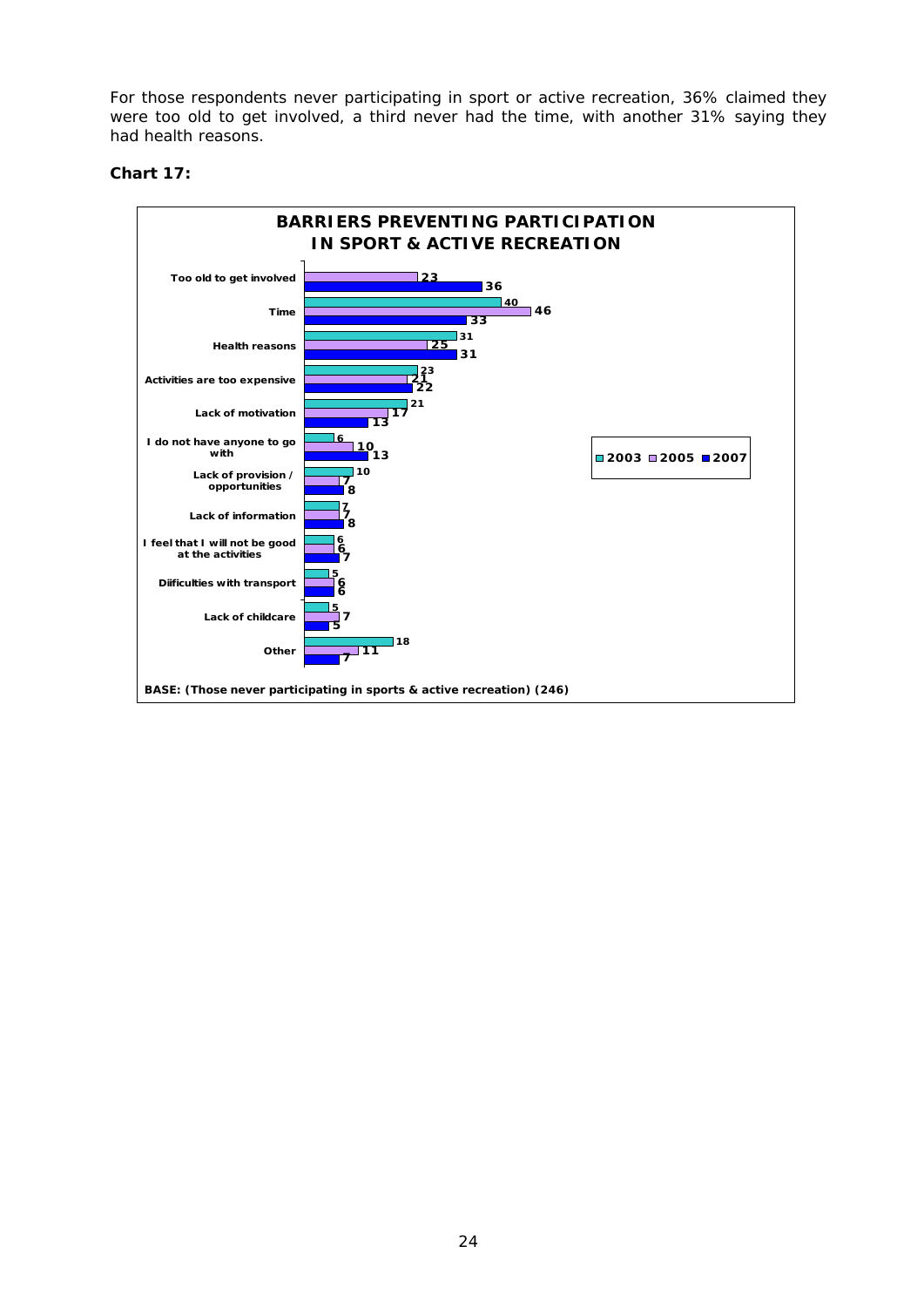# **4.5 Information Advice and Support (Sport and Leisure)**

Respondents were asked various questions on the sports and leisure services available in the District. 31% were aware of the grants for sports clubs and 30% aware of the school holiday activities. The highest awareness with 41% was for the Race for Life.

Usage was highest for the SDC maintained play areas with 12% of residents ever using them.

| Table 12: Sports and leisure services available in the District (2007 Results) |
|--------------------------------------------------------------------------------|
|--------------------------------------------------------------------------------|

| (This question includes no response)                                                    | Heard<br><b>of</b> | Ever<br>used | Like to<br>use if<br>could |
|-----------------------------------------------------------------------------------------|--------------------|--------------|----------------------------|
| Grants for sports clubs                                                                 | 30.5               | 5.2          | 4.0                        |
| Sport & leisure activities during school holidays as<br>detailed in the Hi Five leaflet | 29.5               | 8.1          | 3.9                        |
| Information/advice service for sports development                                       | 11.5               | 2.7          | 2.2                        |
| Sports coaching sessions, e.g. basketball, short tennis,<br>football                    | 24.3               | 6.9          | 2.7                        |
| Disability sports sessions (SWADS Action Packed)                                        | 9.9                | 2.1          | 1.6                        |
| Activities for older people, e.g. bowls, walks                                          | 26.8               | 5.8          | 7.0                        |
| <b>Skate Park</b>                                                                       | 24.1               | 3.4          | 1.3                        |
| Play areas maintained by SDC                                                            | 26.3               | 12.4         | 1.2                        |
| Advice on lottery and other grants to clubs                                             | 17.1               | 3.6          | 2.5                        |
| <b>Exercise Referral Scheme</b>                                                         | 6.9                | 2.4          | 1.9                        |
| Race for Life (5km fun run)                                                             | 41.3               | 7.3          | 2.7                        |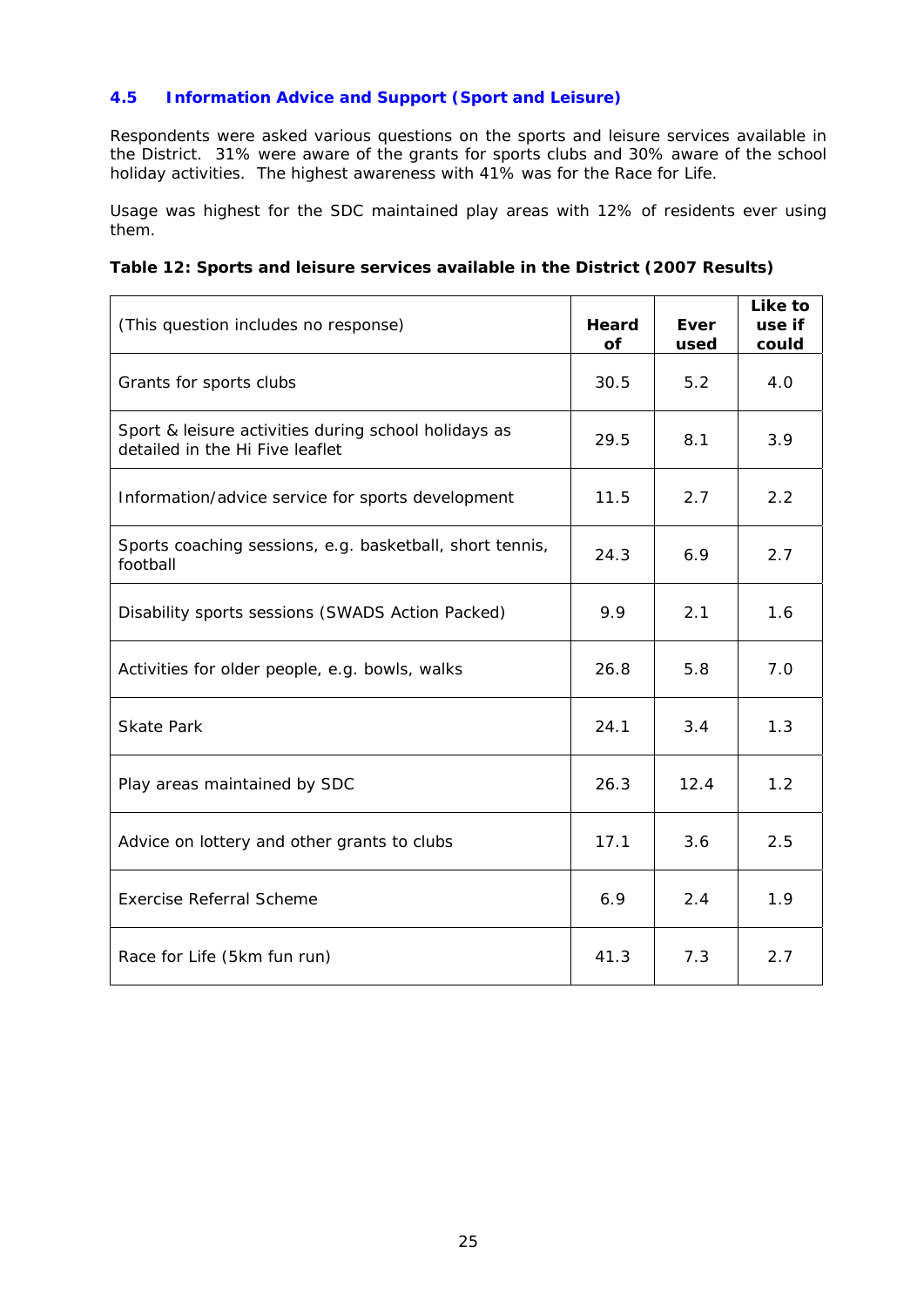Looking at the difference in results between 2005 and 2007 awareness of all sports and leisure services available in the District has gone down. The biggest drop was for sports clubs grants down 19% and play areas down 12%. However there has been a small rise in usage for the majority of service's with a 2% rise recorded for activities for older people.

# **Table 13: Sports and leisure services available in the District**

(Differences between 2007 and 2005 results)

|                                                                                         | Heard<br>of | Ever<br>used | Like to<br>use if<br>could |
|-----------------------------------------------------------------------------------------|-------------|--------------|----------------------------|
| Grants for sports clubs                                                                 | $-18.9%$    | $+1.5%$      | $-1.8%$                    |
| Sport & leisure activities during school holidays as<br>detailed in the Hi Five leaflet | $-8.9%$     | 0.0          | $-1.0%$                    |
| Information/advice service for sports                                                   | N/A         | N/A          | N/A                        |
| Sports coaching sessions, e.g. basketball, short tennis,<br>football                    | $-7.1%$     | $+1.2%$      | $-0.7%$                    |
| Disability sports sessions (SWADS Action Packed)                                        | $-3.9%$     | $+0.3%$      | $-0.3%$                    |
| Activities for older people, e.g. bowls                                                 | $-6.9\%$    | $+2.1%$      | $+0.8%$                    |
| <b>Skate Park</b>                                                                       | N/A         | N/A          | N/A                        |
| Play areas maintained by SDC                                                            | $-12.4%$    | $-0.9%$      | $-0.9%$                    |
| Advice on lottery and other community grants                                            | $-9.0\%$    | $-0.5%$      | $-2.0%$                    |
| <b>Exercise Referral Scheme</b>                                                         | $-2.7%$     | $+0.3%$      | $-0.4%$                    |
| Race for Life (5km fun run)                                                             | $-1.5%$     | $+1.5%$      | $-0.1%$                    |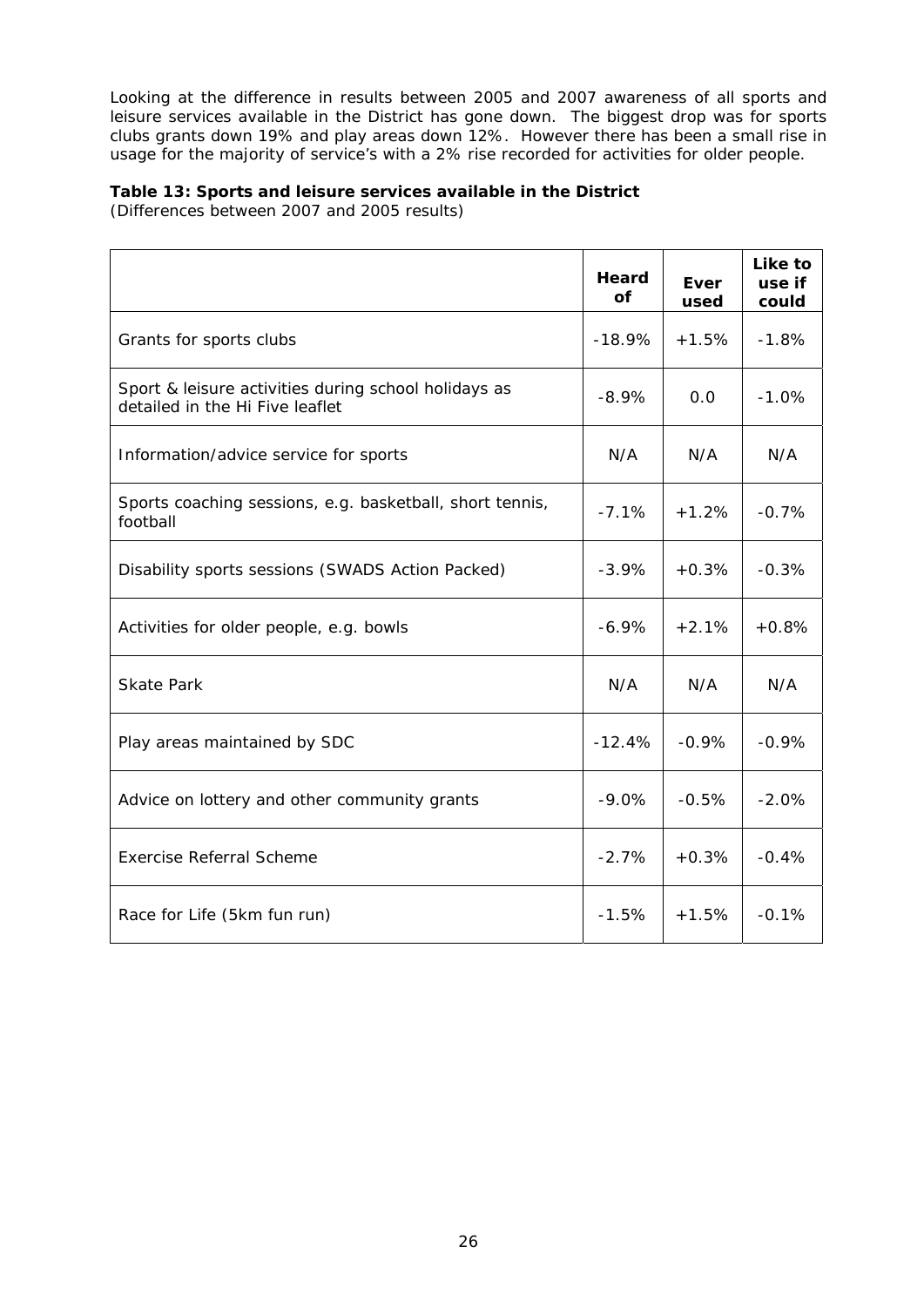42% of residents would like to use SDC's sport and leisure services more often than they do. By age there is a significant difference – 69% of those 35 to 49 would like to use the service more, 60% of those aged 18 to 34, 40% of those 50 to 64, and 23% of people 65 plus wish to use the service more.

Asked the reasons for not using SDC's sport and leisure services more often than they do; a third of respondents felt they do not have the time; 28% felt they are too expensive; and a quarter said the times were not convenient.

#### **Chart 18:**

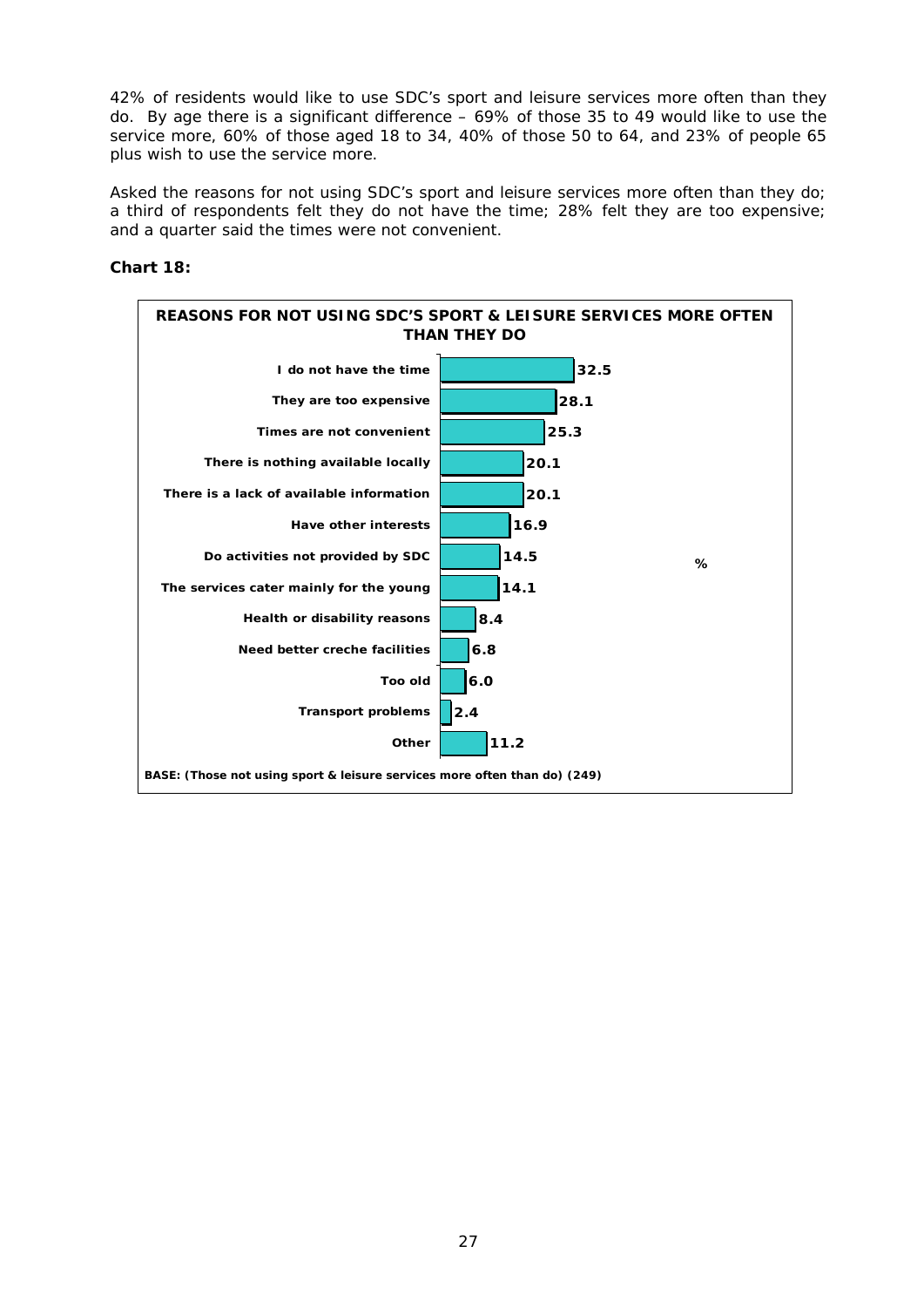# **4.6 Voluntary Work**

Just over one in five Panel members (21%) are a member of a sports club. Of these 44% are committee members, 23% are involved in coaching and 21% in fundraising.

|                                                | %          |
|------------------------------------------------|------------|
| Committee member                               | 43.8       |
| Coaching                                       | 22.9       |
| Fundraising                                    | 20.8       |
| Secretary                                      | 14.6       |
| Committee Chair                                | 12.5       |
| Driver                                         | 10.4       |
| <b>Other</b>                                   | 27.1       |
| BASE: (Those who are members of a sports club) | $48^\circ$ |

Including sports clubs in the last twelve months, residents were asked what they had done in terms of unpaid help to any groups, clubs, or organisations. 44% of those surveyed have not given unpaid help. Just over a quarter (27%) had raised money or taken part in sponsored events, exactly a quarter had organised or helped to run an activity or event and 22% had lead a group or been a member of a committee.

**Table 15: Including sports clubs in the last 12 months, what residents have done in terms of unpaid help to any groups, clubs, or organisations.**

|                                                                 | %    |
|-----------------------------------------------------------------|------|
| I have not given unpaid help to any group, club or organisation | 43.7 |
| Raising or handling money / taking part in sponsored events     | 26.6 |
| Organising or helping to run an activity or event               | 24.8 |
| Leading the group / member of a committee                       | 21.7 |
| Secretarial, admin or clerical work                             | 12.2 |
| Giving advice/information/counselling                           | 9.1  |
| Visiting people                                                 | 8.9  |
| Providing transport/driving                                     | 8.9  |
| Other practical help, e.g. helping out at school, shopping      | 8.6  |
| Other help                                                      | 8.6  |
| Representing                                                    | 8.2  |
| Befriending or mentoring people                                 | 6.8  |
| Campaigning                                                     | 4.9  |
| BASE:                                                           | 572  |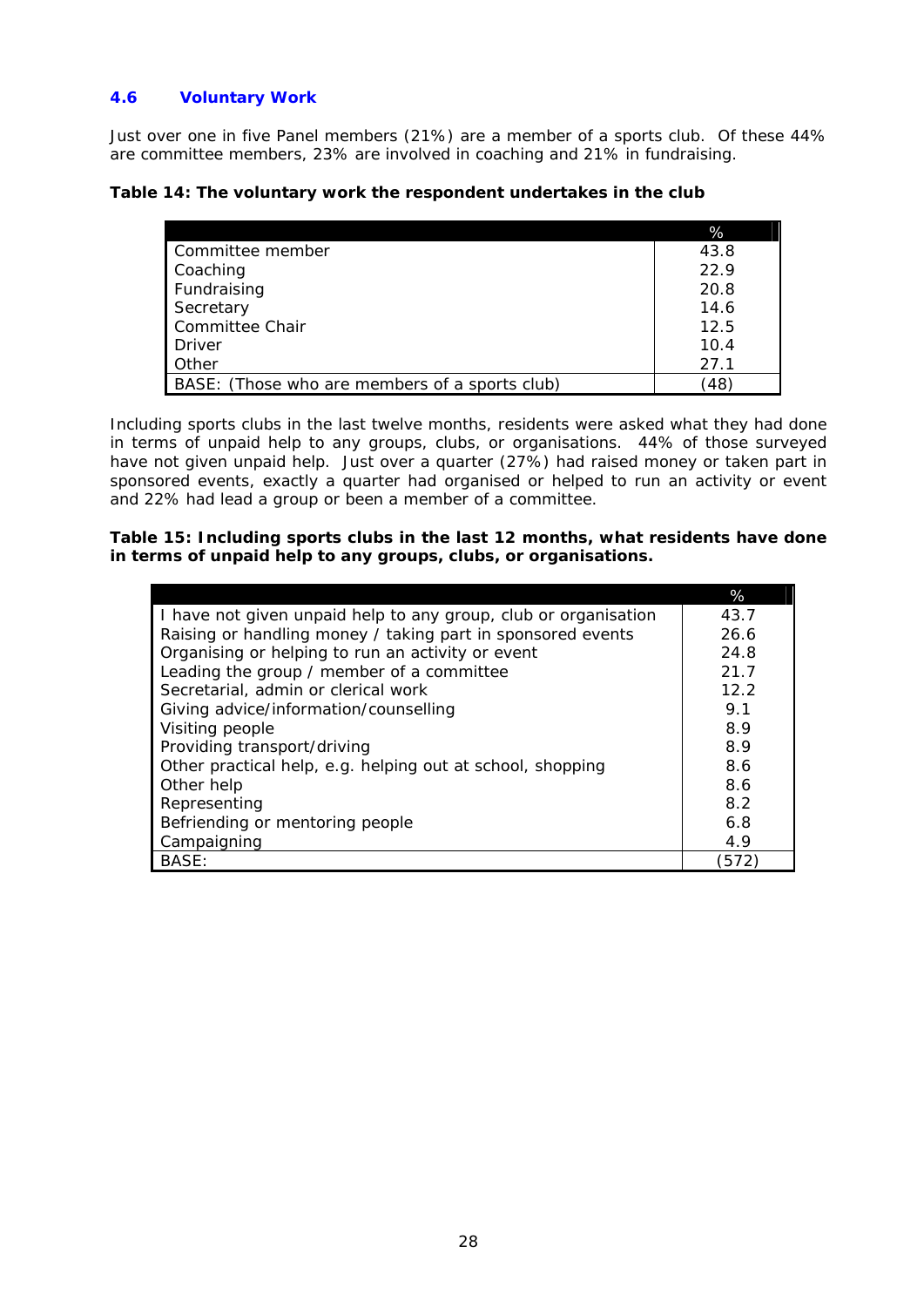Of those residents giving unpaid help, 35% had done something to help a group, club or organisation in the last twelve months at least once a week; 34% had done it less than once a week but more than once a month; and the remaining 32% had helped less often.

By area there were differences. Whereas 43% in Dassett helped out at least once a week, 20% in Stour did likewise.

#### **Chart 19:**



Asked whether they had heard of the Volunteer Centre (Stratford on Avon District), 37% of those surveyed indicated they had. Of these one in ten (11%) had contacted them to find a voluntary opportunity.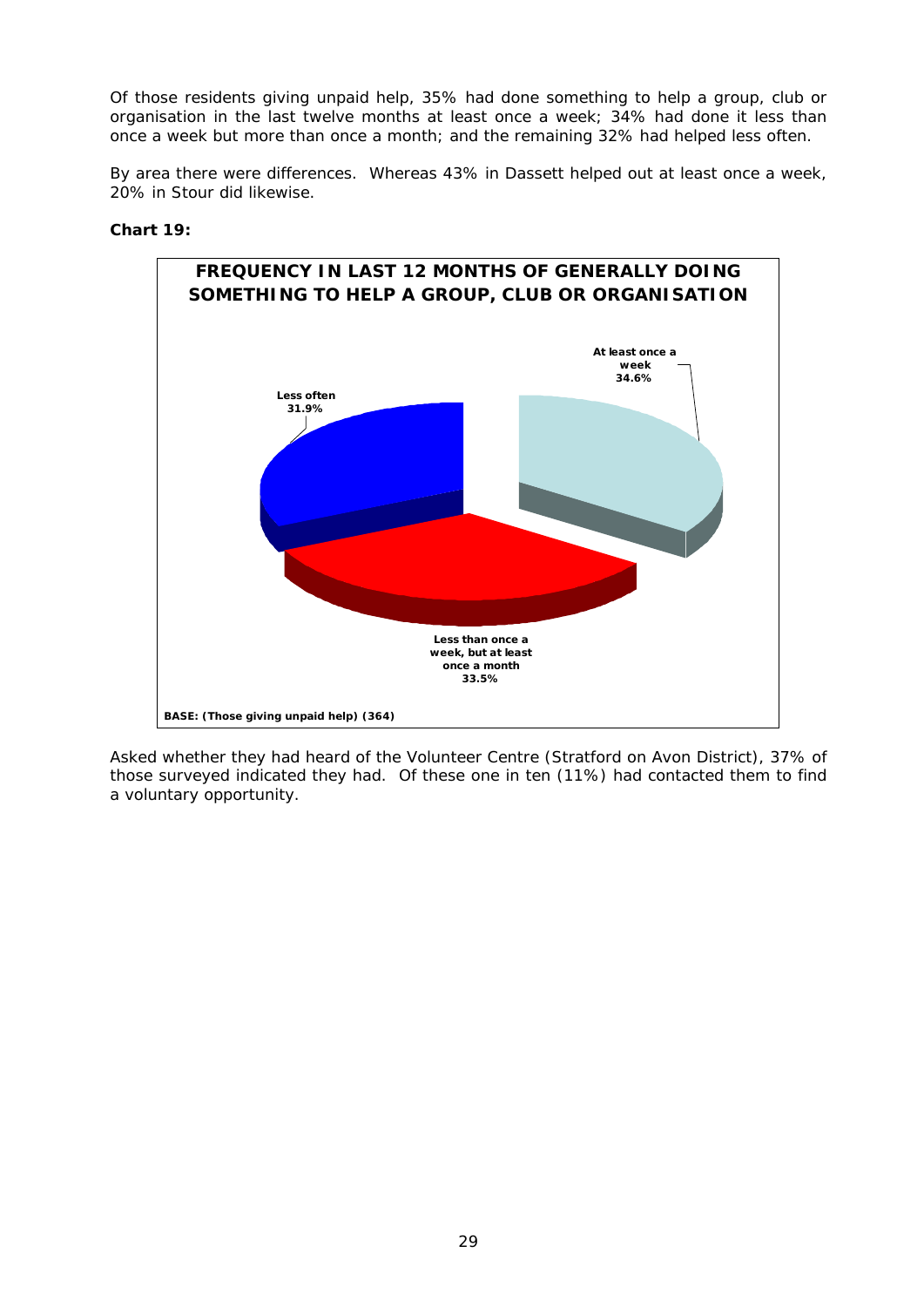# **4.7 "Scores on the Doors" (Food Hygiene Ratings)**

Since January 2007, SDC had started an online system (Scores on the Doors) on the SDC website, whereby the public can check on the hygiene rating of an eating establishment. 2% of those surveyed had looked at the SDC website to check its rating before they visited a food business in the District, 86% had not and 12% do not have access to the SDC website (24% of those aged 65+ do not have access).

#### **Chart 20:**



Feedback from the 2% who had seen the pages saw positive scores for the different aspects of the site.

#### **Table 16: Rating of different aspects of Scores on the Doors pages**

|                                   | <b>BASE</b> | Very<br>Good | Fairly<br>Good | <b>Neither</b><br>Good<br>nor<br>Poor | Fairly<br>Poor | <b>Very</b><br>Poor |
|-----------------------------------|-------------|--------------|----------------|---------------------------------------|----------------|---------------------|
| Ease of use                       | (14)        | 21.4%        | 50.0%          | 14.3%                                 | 14.3%          | 0.0%                |
| <b>Quality of the information</b> | (11)        | 45.5%        | 45.5%          | 0.0%                                  | 0.0%           | 9.1%                |
| <b>Design</b>                     | (11)        | 18.2%        | 63.6%          | 9.1%                                  | 0.0%           | 9.1%                |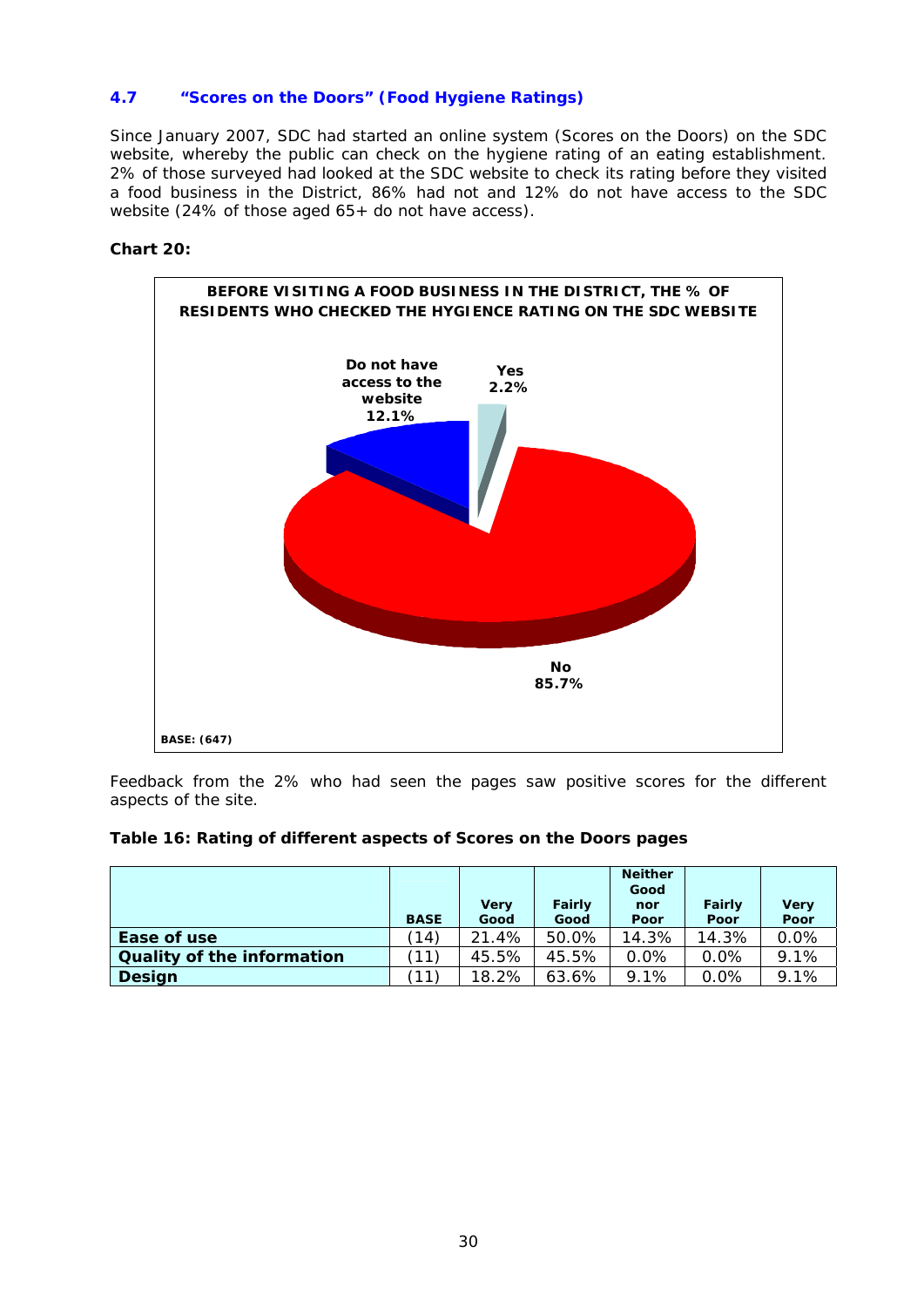Council publicity had been the main source of the publicity given for the "Scores on the Doors" pages.

| Table 17: How heard about "Scores on the Doors" on the SDC website |  |  |
|--------------------------------------------------------------------|--|--|
|--------------------------------------------------------------------|--|--|

|                                                  | %    |
|--------------------------------------------------|------|
| Council publicity                                | 38.5 |
| Search engine                                    | 23.1 |
| A friend or colleague                            | 15.4 |
| Other way                                        | 15.4 |
| Browsing through other parts of the SDC website  | 77   |
| BASE: (Those visiting Scores on the Doors pages) | 13'  |

79% of those residents that had visited the Scores on the Doors pages would visit the website again to check the hygiene rating of a food business again before visiting it.

43% of those residents that had visited the Scores on the Doors pages had seen the display of certificates that show their rating in the food business premises.

# **4.8 Fruit and Vegetable Intake Monitoring**

For the purposes of Local Area Agreement monitoring, one question was added at the end of the survey. Asked how many portions of fruit and vegetables respondents had eaten the day before, 49% had the recommended five or more – a 5% increase on 2006. Around 5% of respondents had eaten one or no portions of fruit and vegetables.

| Table 18: Number of portions respondents had eaten the day before |  |  |  |  |  |
|-------------------------------------------------------------------|--|--|--|--|--|
|                                                                   |  |  |  |  |  |

|               | 2006        | 2007 |
|---------------|-------------|------|
|               | $\%$        | %    |
| I O           | 1.5         | 1.1  |
|               | 4.0         | 3.4  |
| $\frac{2}{3}$ | 11.9        | 8.6  |
|               | 18.1        | 18.9 |
|               | 21.9        | 19.4 |
| 5             | 21.0        | 21.9 |
| 6             | 14.5        | 18.5 |
| or more       | 8.0         | 8.1  |
| BASE:         | $684^\circ$ | 639, |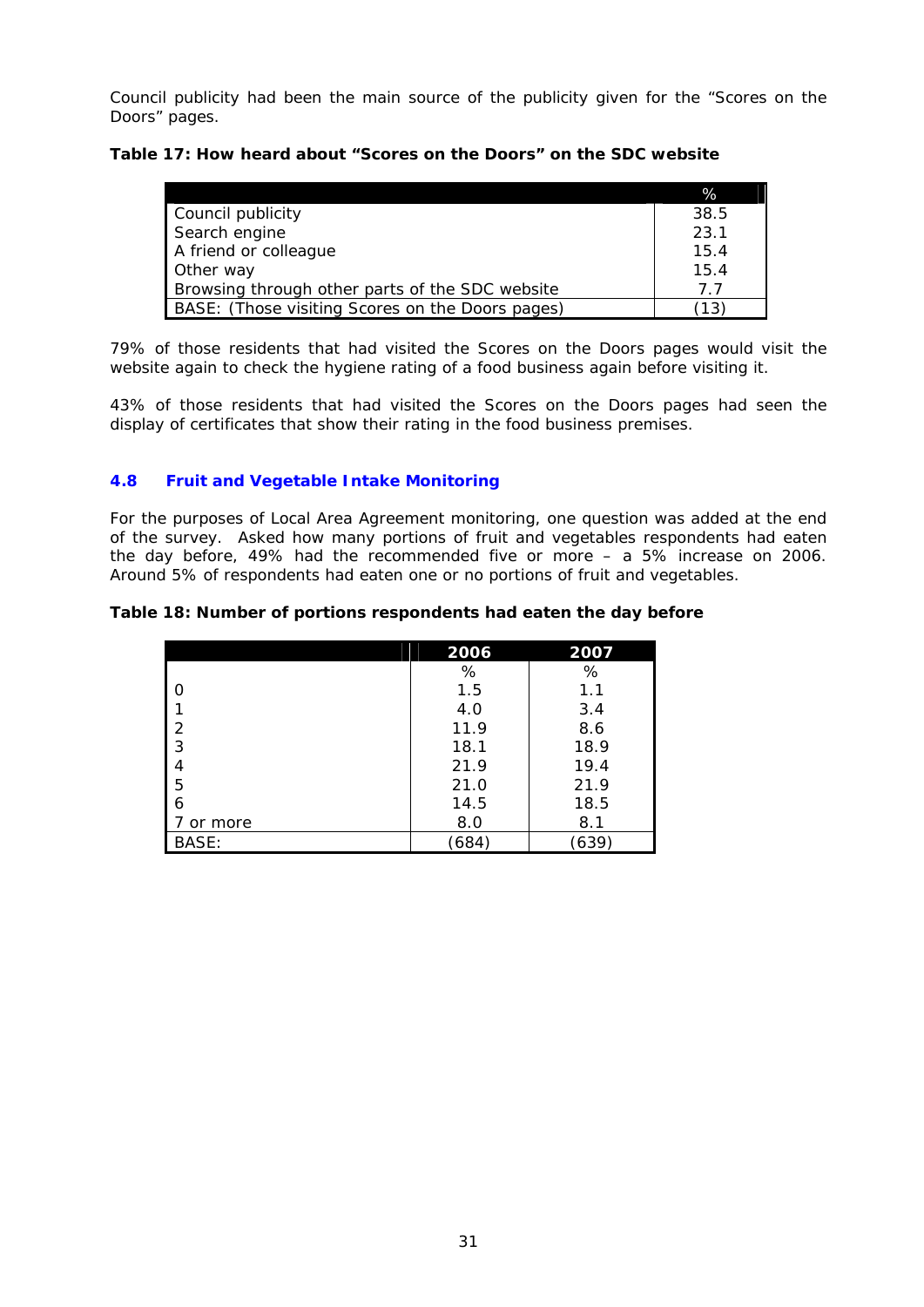# **APPENDICES**

#### **Comments from the following open-ended questions**

- Reasons why residents feel it is not easy or not very easy at all when getting around Stratford District by motor vehicle.
- Other reasons for the visit to that town or village.
- Reasons for answering yes to "are there any factors that prevent or make it difficult for you to access local bus services?" or "do you consider yourself stuck for transport?".
- Other reasons for using the SDC website to access information about any of the following leisure services.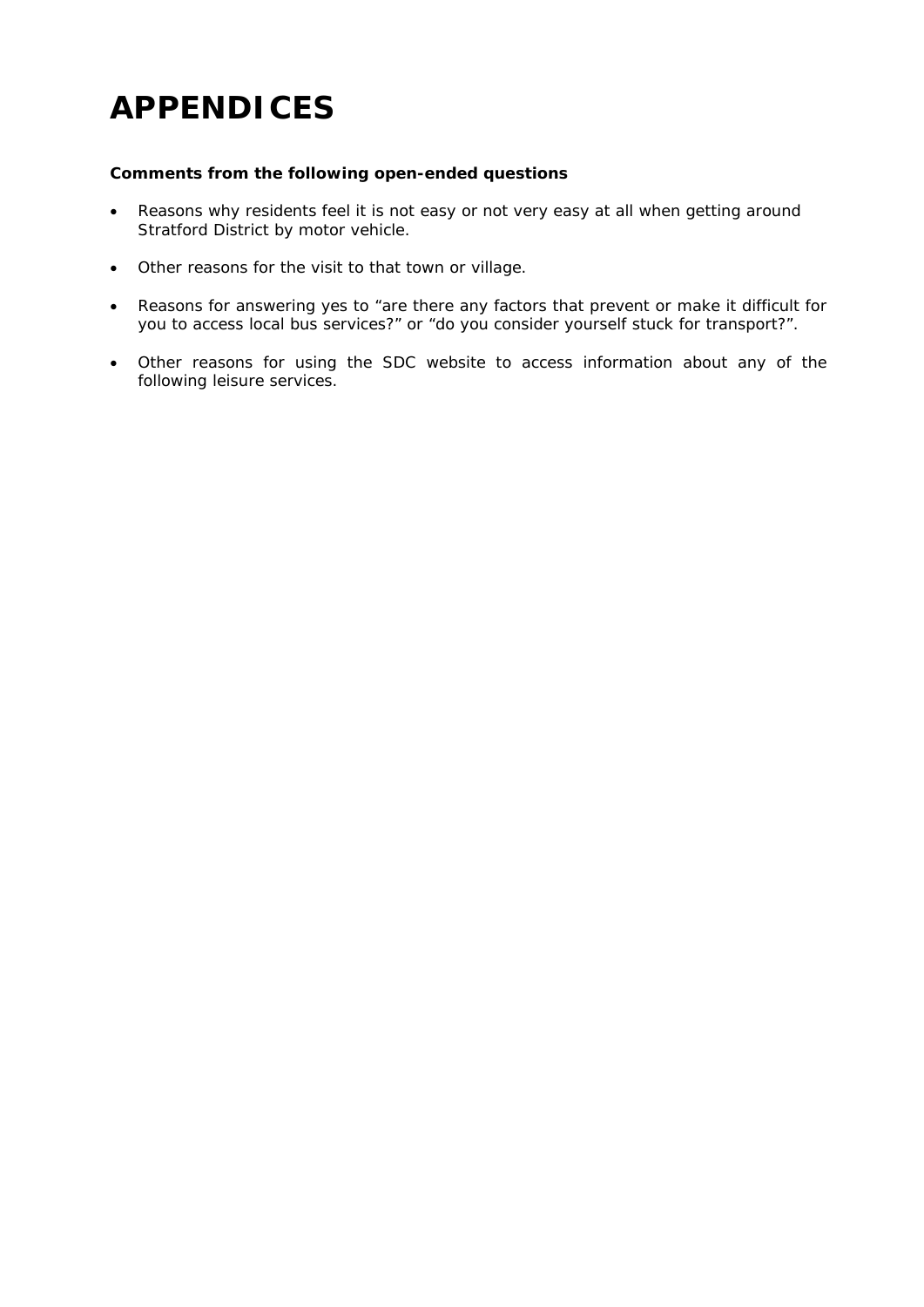## **Reasons why residents feel it is not easy or not very easy at all when getting around Stratford District by motor vehicle.**

- 4: Roads always busy in S.O.A., too much traffic
- 5: Heavy traffic, few parking spaces
- 11: Grid locked on all access roads every Saturday. Ridiculous traffic flow system
- 13: High level of traffic, high level of deliveries at 10-am 4pm
- 16: Inconsiderate driving by other motorist
- 17: Built up areas for e.g. High Street Studley, Shottery are very difficult because of traffic and parking. Alcester Road Studley is terrible!
- 18: Difficult parking to visit library, meetings in church hall
- 21: Too much traffic congestion on main routes
- 24: Nothing clear or simple. Too many vehicles
- 28: Always traffic trams too many cars entering Stratford
- 31: Not always easy to get quickly into Stratford from Shipston side. Also Birmingham can be very busy
- 33: Too much through traffic and loading commercial premises at the wrong time of the day, i.e. early aim's
- 34: Roads are always jammed
- 36: Getting around Stratford itself is a nightmare. I live in Wellesbourne and Saturday in the villages is a nightmare as well.
- 37: Not enough parking area's near the shopping centres
- 47: Totally impossible question to answer with one tick. It depends on where you are!
- 50: Narrowness of Clopton Bridge. Inadequately of road space & excessive traffic lights in Bridgefoot area
- 51: Not enough spaces, expensive to park, congestion
- 55: Poor parking by road users. They have little respect
- 56: Roads badly overcrowded with long queues of traffic. Frequent parking on both sides of streets making parking impossible
- 64: Too much traffic
- 65: Not enough disabled places, I cannot walk more than 50 yards
- 66: Too many road works at one time. Cars parking anywhere not leaving enough motoring room
- 68: Time taken to drive through town to Birmingham Road. Bottleneck at Alveston Manor roundabout
- 70: Winding roads here to go through Leamington to get to Stratford on use motorway
- 75: Too many cards are parked alongside of road. Not using car parks
- 80: General congestion
- 84: Because traffic in and through the district because heavier year by year
- 91: There always seems a lot of road works which can be frustrating
- 94: Lack of proper by pass
- 96: Too many blocks in S-O-A by the bridge, Birmingham Road
- 107: Parking on both sides of road even if there are yellow lines!
- 109: Long queues into town particular the Tiddington Road in the town. The High Street is often congested with cars/vans/lorries parking illegally
- 110: Restricted to allowance of time at meter position. Can it be lengthened in time
- 116: Obstructions now far more frequent from cars moving into & out of short term parking spaces in major roads. Also from cars frequently parked on double yellow lines.
- 117: Lack of one-way systems
- 122: Too many traffic lights that are pedestrian controlled around Bridgefoot causes unnecessary congestion over the bridge & back up to Shipston & Banbury roads
- 127: Not enough street parking & car parks are too far from the shops for an  $80+$ woman
- 128: Town approach roads very congested
- 139: Traffic planners who site a pedestrian controlled traffic lights at the foot of a bridge which is fed by three major roads and other traffic congesting decisions
- 140: Lack of parking for disabled and a real problem parking outside or near my home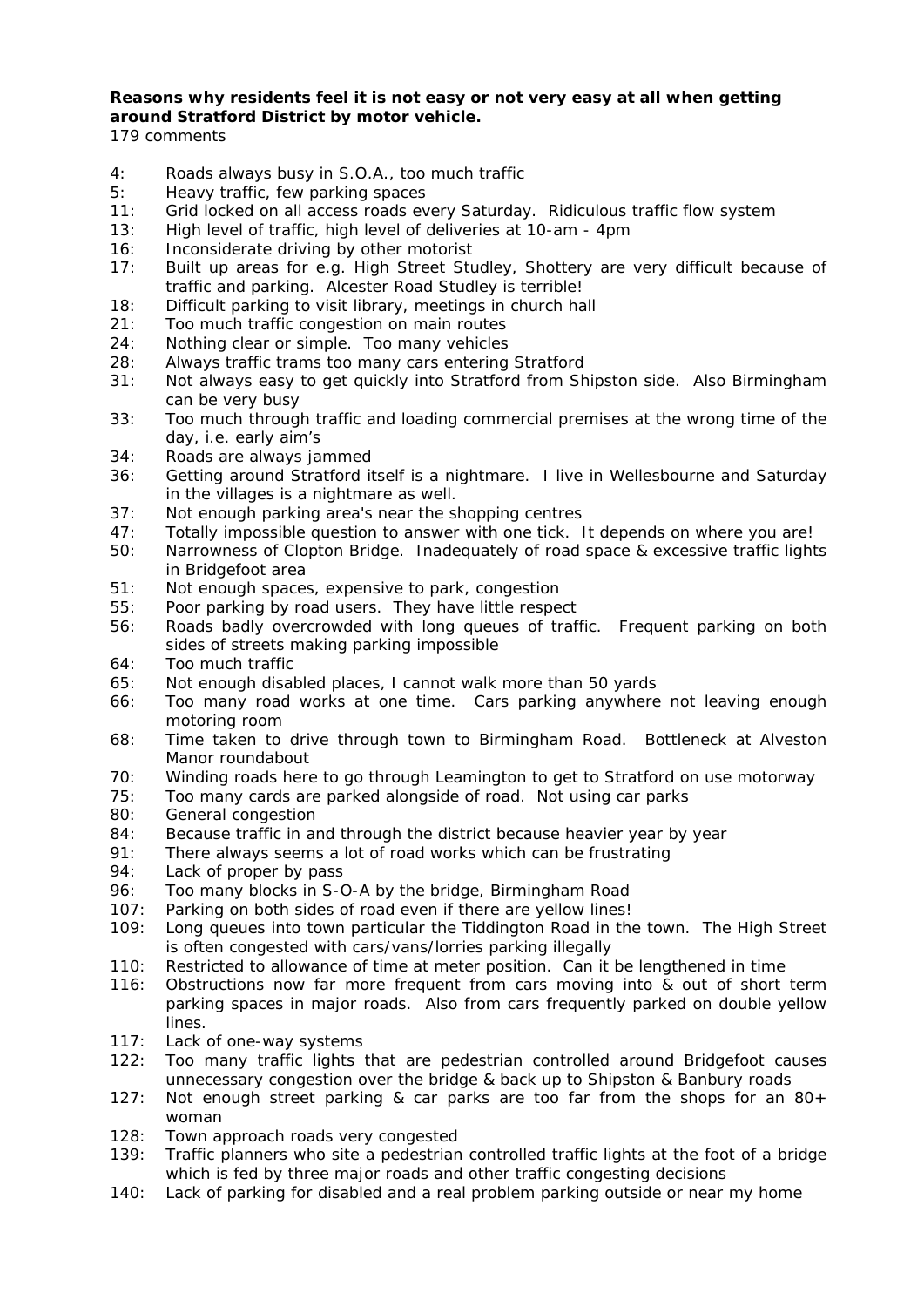- 141: Various building projects that cause traffic to build up in certain areas, causing congestion elsewhere
- 142: Heavy traffic
- 143: Traffic, traffic, traffic
- 148: Increase in population and car volumes
- 151: Seems to be always very busy & always queues. Have to go into Stratford very early to escape queues
- 154: Depending on day (I.e. Saturday) & peak times, Wood Street gets jammed. Is there any reason why a pelican crossing can't be put in at the pedestrian crossing. It would ease flow of traffic & with a camera to prosecute jay walkers!
- 157: Congestion to & from town centre
- 159: Too much congestion at roundabouts, Gyratory, traffic lights
- 162: Principally because S.O.A, does not have a ring road. Further in this day & age it is absurd that the very centre of the town is not pedestriansed
- 167: More disability parking required in the town centre
- 178: Due to number of cars & no of cars parked on street parking spaces & parked illegally & cars parked blocking our driveway
- 179: Too many parking restrictions
- 182: Too many cars which could be avoided with less traffic lights
- 185: Basically too many cars on the road. A bypass is needed around the whole of **Stratford**
- 188: Very congested. Road system not adequate for increase in homes in Stratford
- 190: 1. Bottle necks on Birmingham Road. 2. Too many LGV using Clopton Bridge. 3. Require complete southern ring road with new bridge
- 200: Only in rush hours especially in tourist season
- 208: Congestion Gyratory. Clopton Bridge, Banbury/Shipston Rd/R/bout/ Too many lorries around town & on approaches
- 209: Congestion within Stratford-Upon-Avon seems to be getting worse even out of peak times
- 212: The main problems are in Stratford town centre which is badly congested
- 213: Too many traffic jams especially on the Birmingham Road spent 20 mins to get out of Maybird Centre
- 214: Being elderly it is difficult if convenient central parking is not available. So tend to use Tesco etc
- 215: Traffic
- 219: Too much traffic, stupid restrictions e.g. Alcester Road into Greenhill St Albany Rd.
- 229: You have too many traffic lights and crossings which affect traffic flow. Replace lights with roundabouts as they do in France
- 231: Too much traffic
- 232: Traffic & traffic lights everywhere you go
- 237: Mainly around S.O.A. Town & roads into wider area fairly easy
- 243: Congestion and road works on most roads. Traffic has increased dramatically over the last few years
- 245: No free parking for local residents
- 248: Are Harbury roads, roads or car parks?
- 249: Parking is the problem. If you use a parking meter in the street one can only park for 1 hour.
- 260: I find difficulty in walking and shopping in Stratford involves too much walking for me
- 270: Too much traffic approaching the Banbury Rd Island. A by pass is needed
- 273: Too much traffic
- 284: Not being able to turn down Grove Rd from Alcester Rd
- 292: Too many cross over lanes in town
- 295: Traffic congestion
- 298: Too much congestion and not enough parking close to amenities at reasonable cost
- 304: Volume of traffic a by pass is urgently needed & a new bridge
- 305: Double parking in Bridge St. 0 M&S & Boots. Heavy goods vehicles parked for unloading in all streets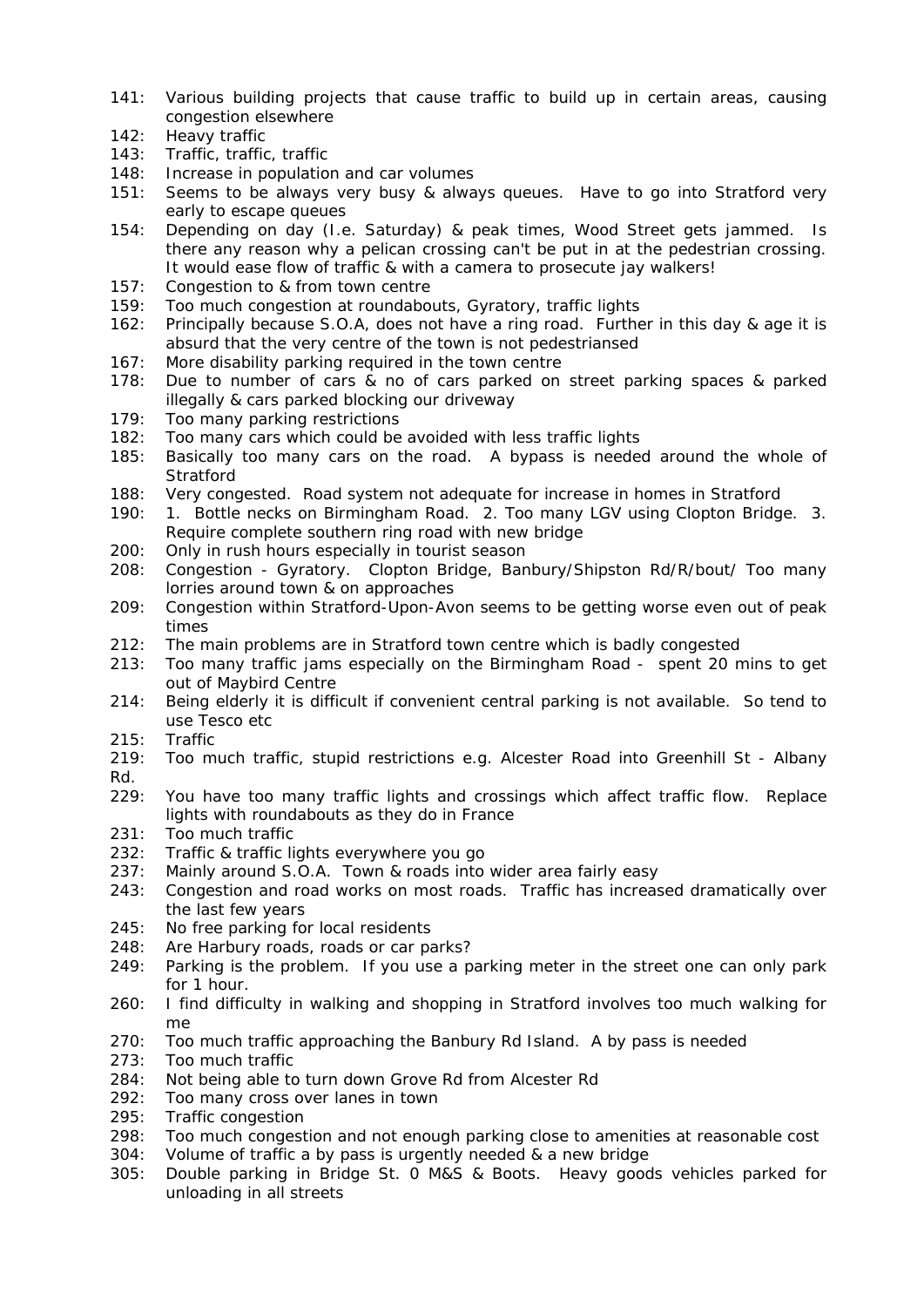- 311: People waiting for parking round works
- 313: Too many restricted roads e.g. turning right at Arden Street when coming along Greenhill Rd, not being able to turn right at Arden Street going the other way
- 314: Vehicles parking on road sides
- 320: Pure traffic volume
- 322: Very congested at weekends & peak hours. With the park & ride people should be encouraged to use this more. Congestion charge is this a possibility for those living outside of Stratford?
- 326: Not enough parking spaces and always building or roadworks
- 327: Very congested I know my way around but at Peak times many roads are gridlocked
- 337: Too many tourists that walk anywhere
- 340: 1. Simply too much traffic on main roads into & out of town. 2. Town centre congestion made worse by parked delivery vehicles & illegally parked cards. 3. Frequent road works
- 345: Stratford town centre a nightmare, constant traffic jams needs a by-pass to take as much traffic out of the town centre as possible. I live south of the river as do hundreds of others, including the enormous Trinity estate. There are no shops south of the river which means everyone has to travel over Clopton Bridge (Or at least the Rec car park) to get to any shop. Even the park & ride is North of the town - what !!! use is that to anyone living south of the river! We are constantly ignore
- 349: Heavy congestion at peak times mostly concerning Evesham Place/Seven Meadows roundabout and Evesham Rd
- 350: No traffic flow
- 351: Not enough parking spaces too many cars on the roads
- 355: Constantly congested at Bridge into town near hospital, everywhere in fact
- 358: The ridiculous road works throughout the summer on most access roads
- 359: Too many cars, streets too narrow, pedestrians step into street
- 361: Congestion in town centres
- 362: Insufficient disabled parking
- 363: Too much parking on street and too many delivery lorries at all times
- 365: Mainly parked vehicles
- 366: Quantity of traffic
- 369: Too many vehicles in queues
- 373: Depends on time of day will get worse with new developments
- 374: Traffic queues traffic lights road works limit parking on roads. lorries on pavements
- 378: Amount of traffic driving rush hours
- 381: Streets are too narrow for parking on both sides which makes driving difficult. Large vehicles unloading outside shops cause blockage, particular in Wood Street
- 388: Few spaces
- 390: Too much traffic in town centre
- 392: 1. Too great ? traffic into the Clopton Bridge area. 2. Birmingham Rd traffic now affected by housing commercial develop. with extra traffic & increase in traffic **lights**
- 393: It is too difficult to move around with heavy traffic and not having a bus station in town
- 399: Congestion, poor parking in town
- 401: Very difficult to enter or pass through from Upper Quinton via old bridge (A3400)
- 402: Stationary vehicles in town and approach roads
- 411: Cars parked indiscriminately, lorries off loading. Streets closed for MOP/Markets before, during & after
- 422: Build up of traffic and lack of parking
- 442: Pedestrians and the motor car are confined to too small an area. Pedestrian only areas work best
- 446: Congestion caused by circulatory traffic looking for acceptable parking
- 447: Traffic congestion particular at peak times. The bottom of the Banbury Rd/Shipston Road along the Birmingham Rd. Also crossing the Alcester Rd by hospital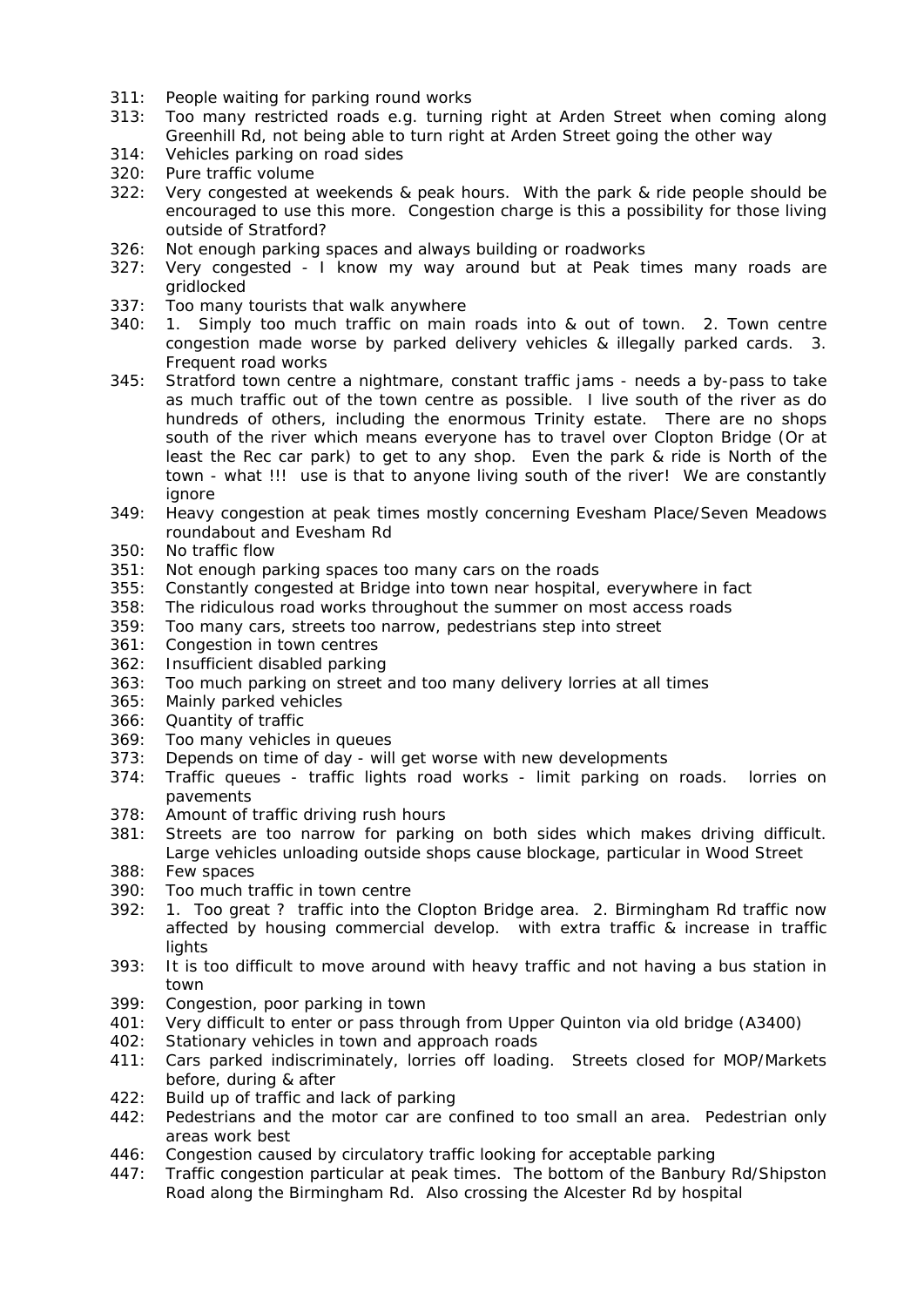- 450: Too much congestion at peak times
- 452: Streets, congested with all forms of transport & people going round and round looking for parking spaces
- 459: Sheer volume of traffic
- 460: Old town not geared up for amount of traffic
- 466: Long queues getting into Stratford from all directions
- 471: Roads very congested
- 472: Too many people crossing & people not using them
- 478: Constant building of new homes i.e. Shipston Road
- 479: Due to lorries trying to get through centre of town instead of going around
- 482: Too many heavy goods vehicles coming through the town centre
- 484: Traffic congestion
- 485: Traffic lights. Parking on both sides of roads. Buses picking up/dropping off in Wood Street & Bridge St.
- 494: Traffic jams on circulatory system, mainly due to congestion at junction of Shipston/Banbury/Tiddington Rds. No attempt made to minimise effect of B'ham Rd building works
- 495: Silly question really as it all depends on the time of day you are referring to. Rush hours are absolutely chaotic!
- 498: Whichever way you come into Stratford you more or less are forced towards the centre. Need complete bypass
- 506: Certain roads in the town are often grid locked e.g. Evesham Place, it's roundabout and surrounding roads.
- 507: Parking on both sides of the streets in town centre. High St, Chapel St where it is narrow being the main problems. Most of the problems caused are trucks off loading or badge holders
- 508: It's blatantly obvious! You have totally failed to address the issue WCS Can never be until you do
- 509: All roads into Stratford early morning clogged up by traffic lights in wrong places & at Christmas time & Mop Fair by roads being closed off
- 510: Roads are too congested viz Arden Street, Birmingham Rd, Evesham Rd, back ups caused by traffic lights not synchronised
- 512: Traffic congestion not peak times, problems with traffic control around Wellesbourne on market days
- 519: The Gyratory system is ill designed & people seem incapable of merging!
- 525: Terrible. In commuter traffic it takes me longer to get from B'ham Road to Lower Quinton than from B'ham Road to Solihull
- 527: General congestion only
- 528: Parking payments
- 529: Volume of traffic
- 530: Population too big
- 543: The so called "parking" arrangements make no different to traffic flow
- 545: As a volunteer N.H.S driver on ? Hospital. ?
- 547: Queues at peak time's esp. on Shipston and Banbury Roads at Shell Stn. roundabout. Access roads e.g. Bridgetown Road often blocked (Yellow matching perhaps)
- 548: Roads increasingly choked
- 551: Crowded streets public cars parked in main shopping roads
- 555: Locally easy, Stratford Town is a nightmare
- 558: Using a blue badge & finding disabled parking bays can be difficult
- 561: Traffic jams
- 563: Too many cars parked on narrow streets, tourists wandering into the middle of the road!
- 564: With more & more traffic lights and roundabouts and town centre residential developments - traffic is moving slower and slower. There are not enough short term parking spaces to visit. A local shop is getting very difficult
- 569: With more bigger vehicles it gets harder for two to pass in the narrower streets when lots of cars parked
- 572: Congestion on major routes e.g. A46/A429 cost of parking in Stratford itself!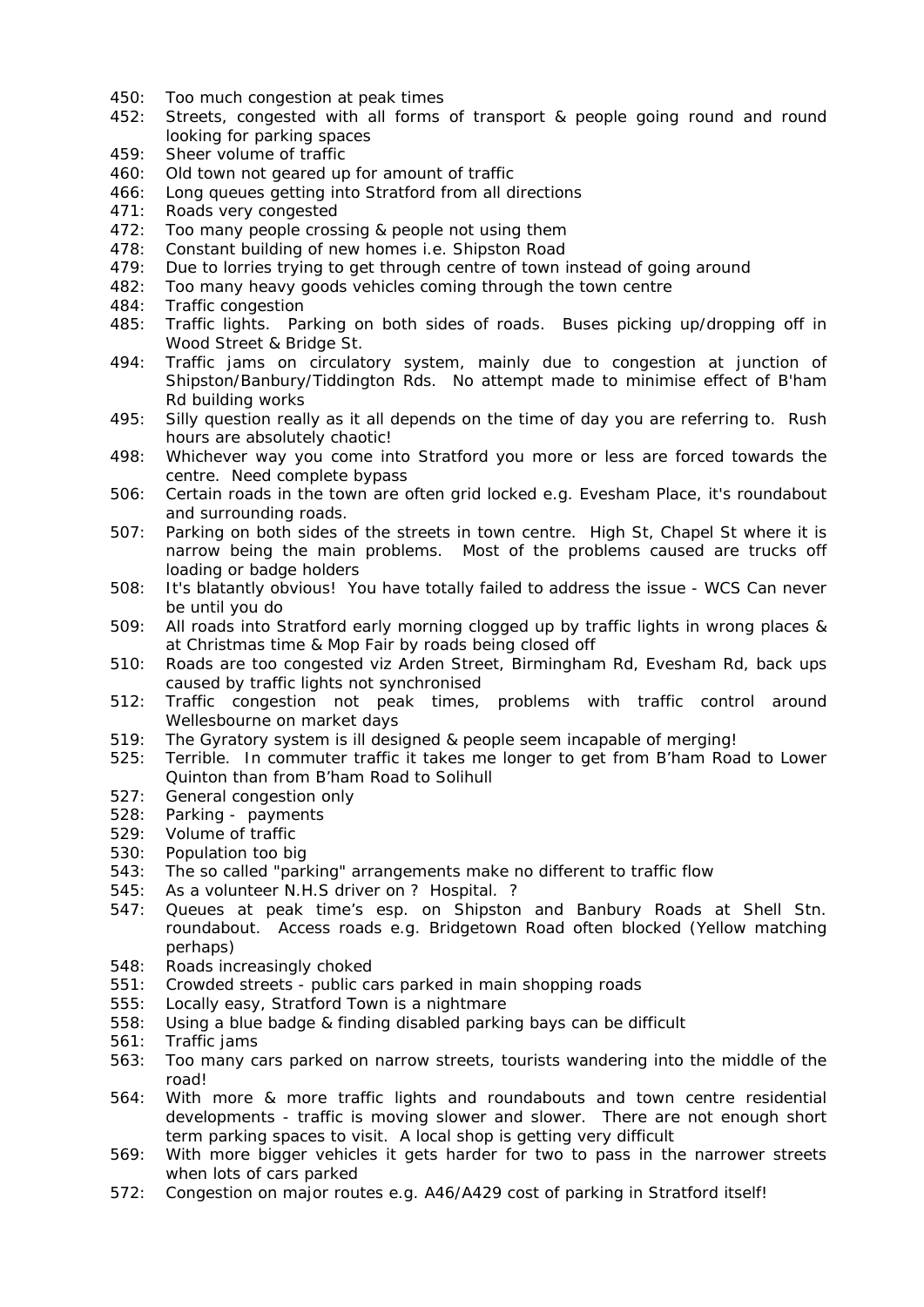- 575: When there were only the main set of traffic lights it was much easier. I now spend double the time with the car on tick over in the traffic
- 583: Traffic, & car parks for some important shops & no of tourists. I avoid Stratford from April to October
- 586: The road system in Stratford has been ruined. It used to be easy to get around now with the B'ham Road & Alcester Rd changes, it is awful, you have to go into Stratford to go up Evesham Road
- 590: Too much traffic as there is everywhere
- 595: Very congested often people parking in silly places because no reasonably priced parking available/free parking
- 605: Traffic lights at certain junctions badly synchronised
- 607: Streets narrowed by parked vehicles
- 609: Living off Banbury Road it is often very congested with traffic held up by trying to cross Clopton Bridge
- 610: Queuing over the Clopton Bridge bad in the week worse at the weekend impossible bank holidays
- 620: Too much traffic & recent turning restrictions
- 622: Amount of traffic on roads is high. The roads are narrow to get to other side of Stratford you have to go through town centre which builds up traffic
- 623: Often queues into Stratford. Queues to park. People jay walking
- 628: Volume of traffic mostly but the roundabout at Banbury Road/Shell Garage
- 639: Congestion in town, too much traffic
- 640: Filtering on and around the 1 way system doesn't work. Pedestrian crossings cause major tailbacks, especially over bridge, cars waiting in main thoroughfare for spaces outside M&S
- 642: Extremely poor traffic management in the vicinity of roadworks
- 644: Getting 'around' SOA is impossible, without a full ring road, going through from Banbury Road to Birmingham Road is horrendous and requires going through the town - when will a north - south access road be built
- 656: Car parks are badly placed and designed, like the one in Rother Street, only one exit and entrance, close to a busy crossroads and pedestrian crossing. Exit should be at the far end
- 657: Having children at a town school and having to drive in, it's too far to walk, it can cost me 40p per day to drop them off
- 667: Because all the roads seem to be in the middle of town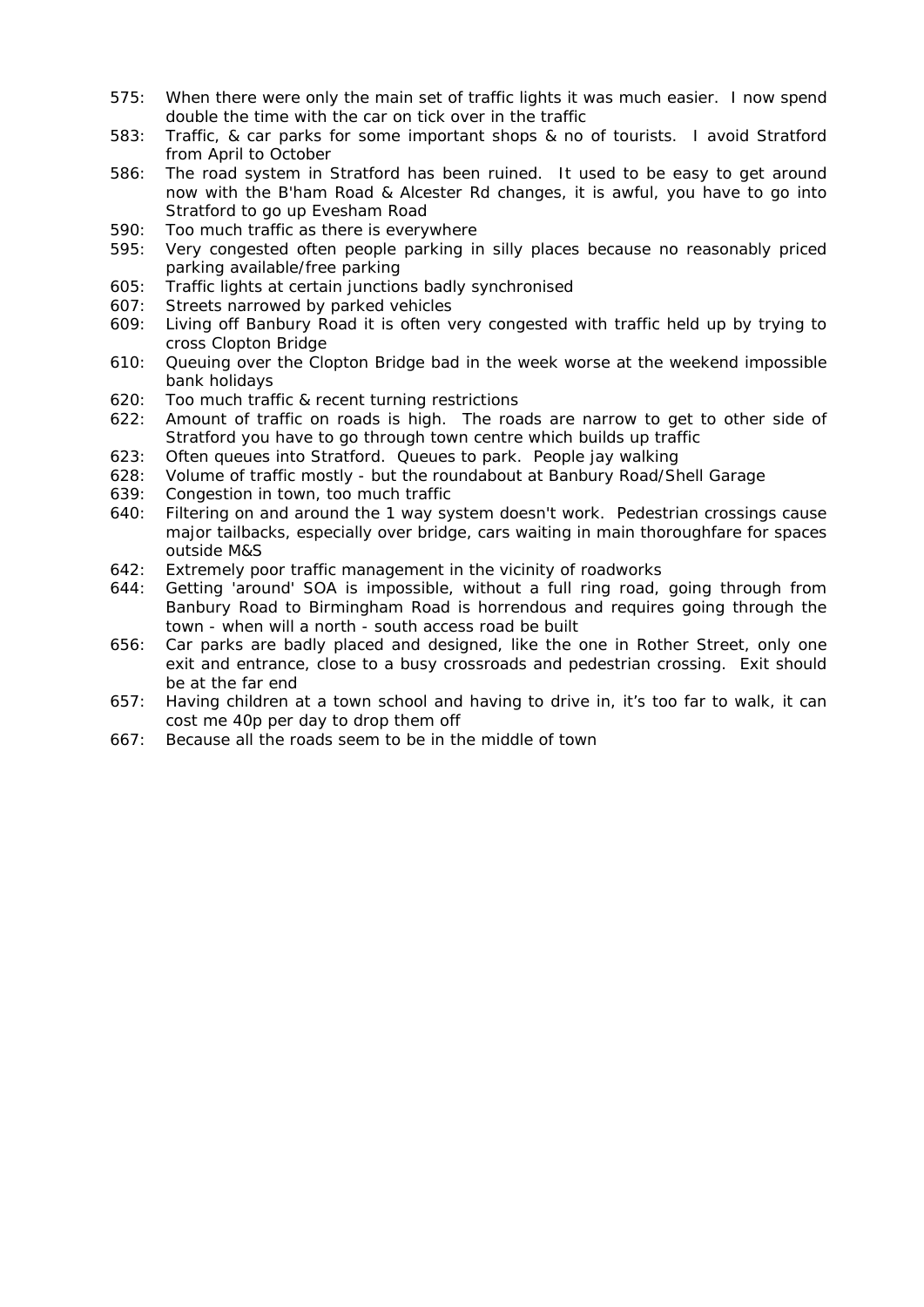#### **Other reasons for the visit to that town or village**

- 8: Visiting friends
- 9: Plastic recycling
- 30: Church
- 32: Pick up a relative to do weekly shop
- 39: To attend the library parking at Stratford library is most unfriendly
- 41: Recycling facilities
- 42: Vets
- 43: Post office
- 45: Church
- 54: Live there
- 55: Visiting relatives
- 58: To use post office
- 62: Live there
- 68: Post office
- 93: I live there
- 99: Children's school
- 103: Horses are kept at a farm there
- 106: Bank
- 108: Get takeaway
- 109: Church
- 113: Garden centre
- 116: Collecting children
- 121: Volunteer work
- 134: Church
- 137: Social visits
- 168: Bank
- 170: Post office
- 173: Haircut
- 178: Bank, butchers
- 179: Parking charges in Stratford
- 214: Bank in library
- 233: School
- 237: Visiting friends
- 248: Bottle bank
- 251: Simply for some specific item
- 259: Play park for children beside river
- 262: Visiting friends
- 263: Usually just passing through to Stratford
- 267: Family
- 268: Vet
- 273: Live there
- 287: I live there
- 302: Live there
- 308: Visiting relatives, attending exercise classes
- 324: Attending church
- 335: Easy walk into town. Only use the car when loaded with shopping or to collect things
- 341: Dump for recycling
- 351: School run
- 353: Possible to the markets
- 372: Family visit
- 381: Free car parking small friendly shops
- 385: Banking
- 392: Visiting family or working on allotments
- 397: Vets
- 429: Vets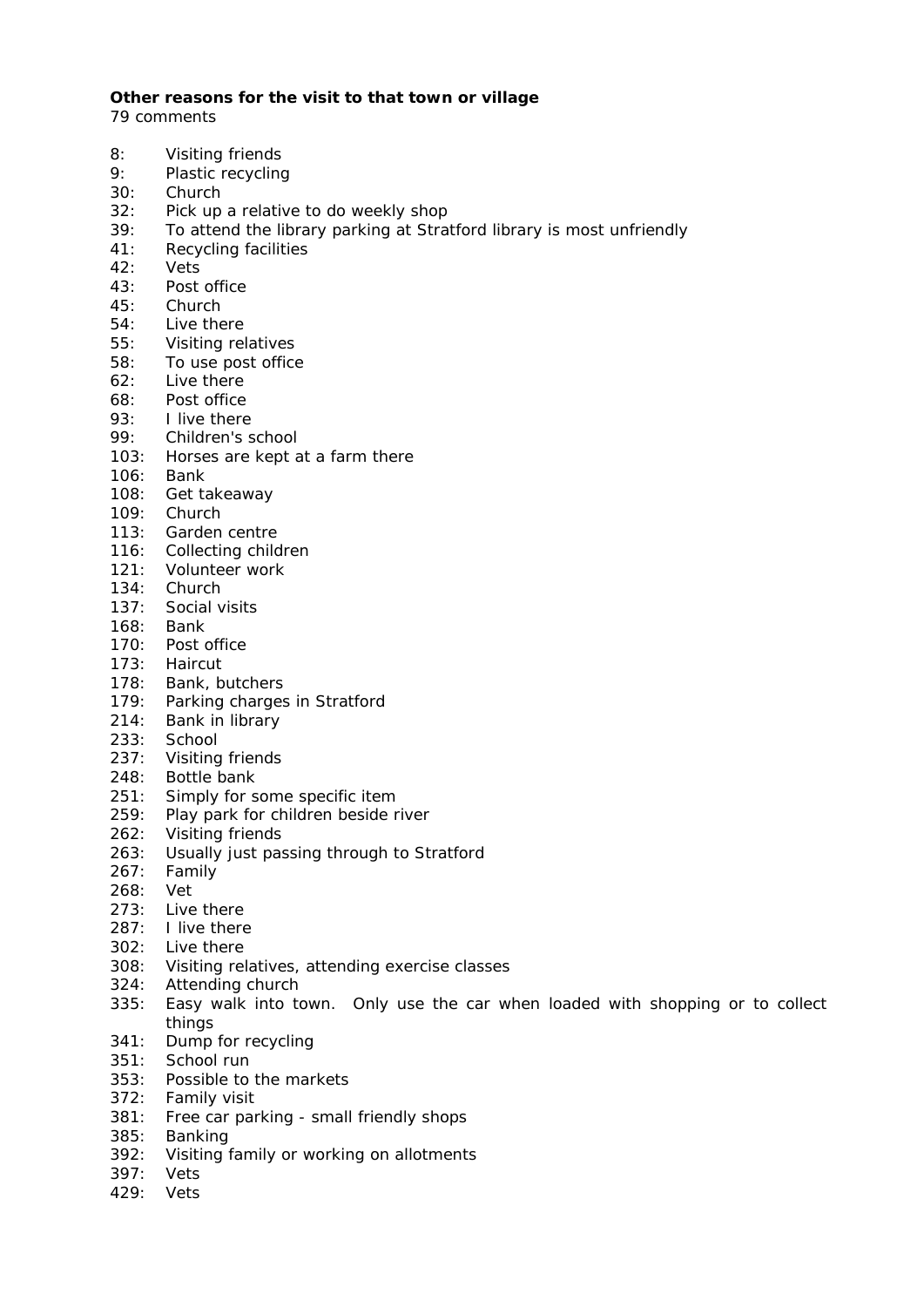- 438: Banking
- 439: Church
- 445: Collect my daughter from Wellesbourne
- 480: Child at school
- 503: Residents meetings
- 505: Resident
- 522: Go to the village hall Studley resident
- 526: Daughters work
- 529: Visiting Family
- 537: Live there
- 556: Waste transfer station
- 557: Live there
- 572: School
- 578: Live there
- 590: Visit friends
- 595: Friends
- 604: Friend lives there
- 607: Visit family
- 611: Hair cut, pub, post office
- 643: Bank
- 650: Bank, Post office
- 655: Live there
- 658: Son lives there
- 659: Pick up grandson from school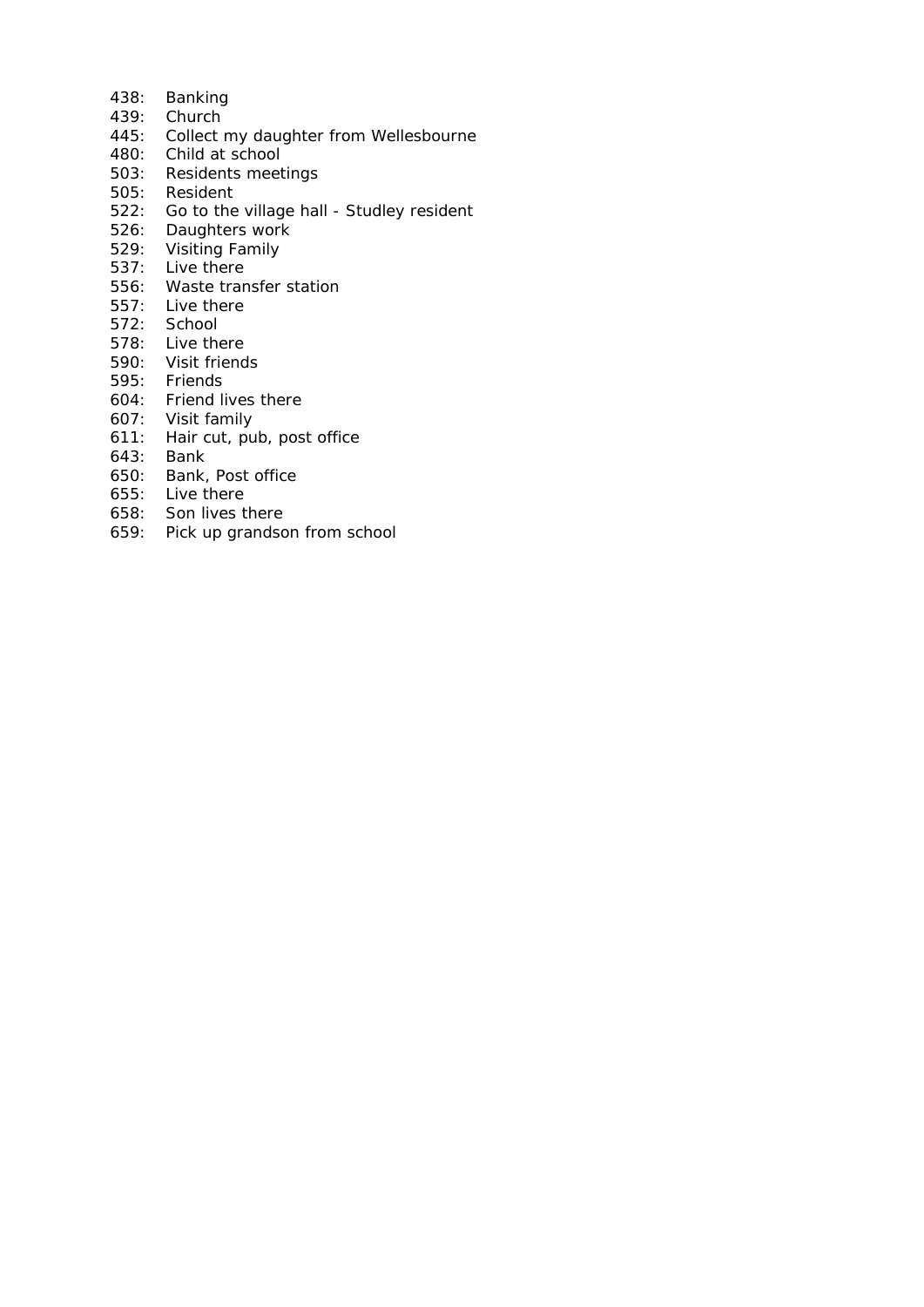# **Reasons for answering yes to "are there any factors that prevent or make it difficult for you to access local bus services?" or "do you consider yourself stuck for transport?"**

- 1: No ready knowledge of what buses are available i.e. time, destination bus stops
- 12: Have only one leg in a wheelchair
- 18: Bus stops too far away to carry even medium shopping. Weekly shop impossible
- 22: I can't walk far enough to reach the bus stop or train station. I can't carry the supermarket shopping or Farmers Market produce. It's too heavy for me
- 27: I have a baby (soon to be two babies) and can't face trying to lug pushchair up on the bus steps & onto bus so I walk into town or drive (or avoid going) if I am unwell 56: No public transport on this street and unable to walk to any bus stop
- 61: I have severe arthritis and find it impossible to climb the steps of a bus in order to
- travel 86: I live in Bishopton and travel to Warwick, there is no bus directly to Warwick. If I take a bus it will cost me £1.30 to travel into Stratford and then take a bus no 17, which will take me through all the villages and drop me of 1.30mins later in Warwick. I do in 30min in the car in rush hour.
- 119: Infrequency of service, I would be stuck if I didn't have a car
- 177: Not suitable for work timings
- 178: Buses do not go to the place where I work or study. There is no adequate public transport which I would use instead of using my car, which would get me to my destination in a timely fashion.
- 214: Live in Ullenhall, 3 miles to nearest public transport therefore car necessary
- 225: Live in Earlswood, travel to Stratford by bus too long. Easier by train with train passes for greater West Midlands area!
- 237: I live approx.. 3 miles from nearest bus stop so used car to reach one
- 255: Not enough services
- 259: Walk with difficulty, bus stop a distance
- 260: I live in Tamworth in Arden. There is a limited bus service available to Solihull & Redditch but the times are not convenient
- 268: No bus service near my house
- 275: No bus service from Earlswood Lakes, bus pass given to me due the age is of no use, because I can not use it on the only transport available which is train service
- 276: Severely disabled husband
- 285: Buses are very infrequent
- 331: We live on a farm, the drive is half a mile from side road
- 339: No bus service
- 364: An now unable to access public transport and only get out if taken by car
- 416: Transport is too infrequent to be of any use
- 445: I live in Ashorne & there is only one bus per day
- 509: Virtually no buses into village unreliable service too expensive
- 511: I would like to use public transport if I go out in the evening for a drink but it is not available from or to my village of Stockton at convenient times
- 520: Bus timetables do not include early services from Harbury to Southam etc. However they are fine if your direction is towards Leamington
- 564: Live in Langley there is no public transport
- 590: A matter of bad health & car repairs
- 615: Disabled
- 622: I have two children & don't have a car during the week, if it's wet I would prefer to go by bus to town rather than walk. On the bus they don't lower or have much space to get a pushchair on. I'm often told I have to collapse the pushchair before getting on the bus. This is not practical with two children and bags.
- 631: Live in Tredington, bus service Shipston & Stratford infrequent & very expensive for the distance. Work in Warwick & couldn't get there unless I drive
- 657: Bus only goes to one end of town, could do with it going to the other end of town to make it easier for school runs etc to bridge in order to walk in from Bridgetown area